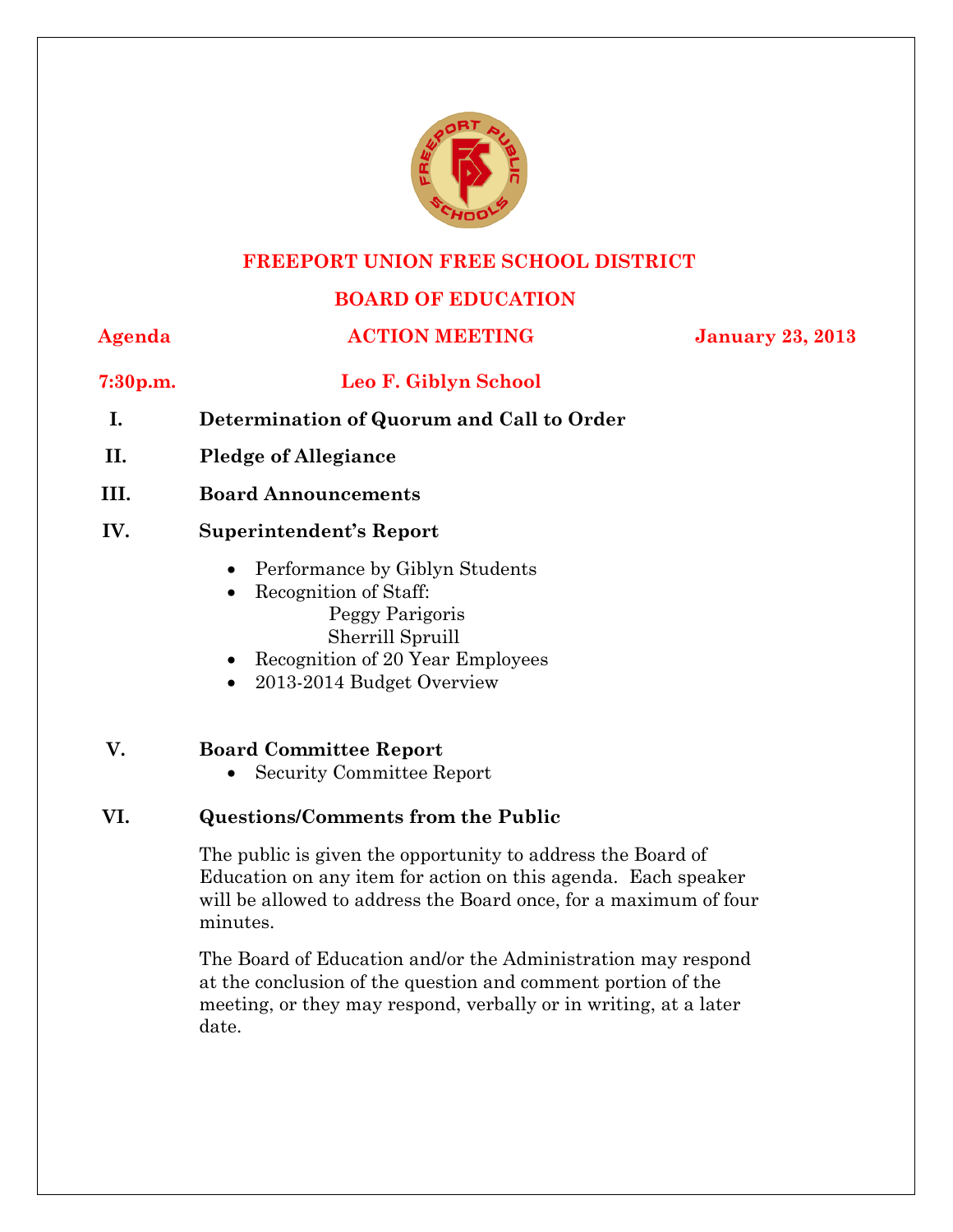#### **VII. Items for Action**

Consent Agenda

 *Acceptance of the Minutes*  $\mathbf{A}$ 

 **AA. Consent - Approve** 

#### **Consent Agenda Items:**

hereby approves the following items; A; B  $1, 2, 3, 4, 5, 6$ ; C  $1$ . **BE IT RESOLVED that the Board of Education of the Freeport Union Free School District** 

|       | A.             | Acceptance of the Minutes of the Board of Education Meetings                                     | TAB <sub>1</sub> |
|-------|----------------|--------------------------------------------------------------------------------------------------|------------------|
|       | <b>B.</b>      | <b>Personnel Actions</b>                                                                         |                  |
|       |                | 1. Leave of Absence                                                                              | TAB <sub>2</sub> |
|       |                | 2. Change of Status                                                                              | TAB <sub>3</sub> |
|       |                | 3. Resignation                                                                                   | TAB <sub>4</sub> |
|       |                | 4. Appointment of Staff - Temporary                                                              | TAB <sub>5</sub> |
|       |                | 5. Appointment of Co-curricular Staff                                                            | TAB <sub>6</sub> |
|       |                | 6. Appointment of Spring Coaching Staff                                                          | TAB <sub>7</sub> |
|       | $\mathbf{C}$ . | <b>Education</b>                                                                                 |                  |
|       |                | 1. Acceptance of the Minutes from the Committees on<br>Special Education and Preschool Education | TAB <sub>8</sub> |
| VIII. |                | <b>Other Items for Action</b>                                                                    |                  |
|       |                | Personnel                                                                                        |                  |
|       | A.             | 1. Retirement of Staff                                                                           | TAB <sub>9</sub> |
|       | <b>B.</b>      | <b>Education</b>                                                                                 |                  |
|       |                | 1. Establishment of the Annual Meeting                                                           | <b>TAB 10</b>    |
|       |                | 2. Appointment of Consultants                                                                    | <b>TAB 11</b>    |
|       | $\mathbf{C}$ . | Finance                                                                                          |                  |
|       |                | 1. Budget Transfer                                                                               | <b>TAB 12</b>    |
|       |                | 2. Acceptance of a Bid Award                                                                     | <b>TAB 13</b>    |
|       |                | 3. Acceptance of a Donation                                                                      | <b>TAB 14</b>    |
|       |                | 4. Acceptance of a Donation                                                                      | <b>TAB 15</b>    |
|       |                |                                                                                                  |                  |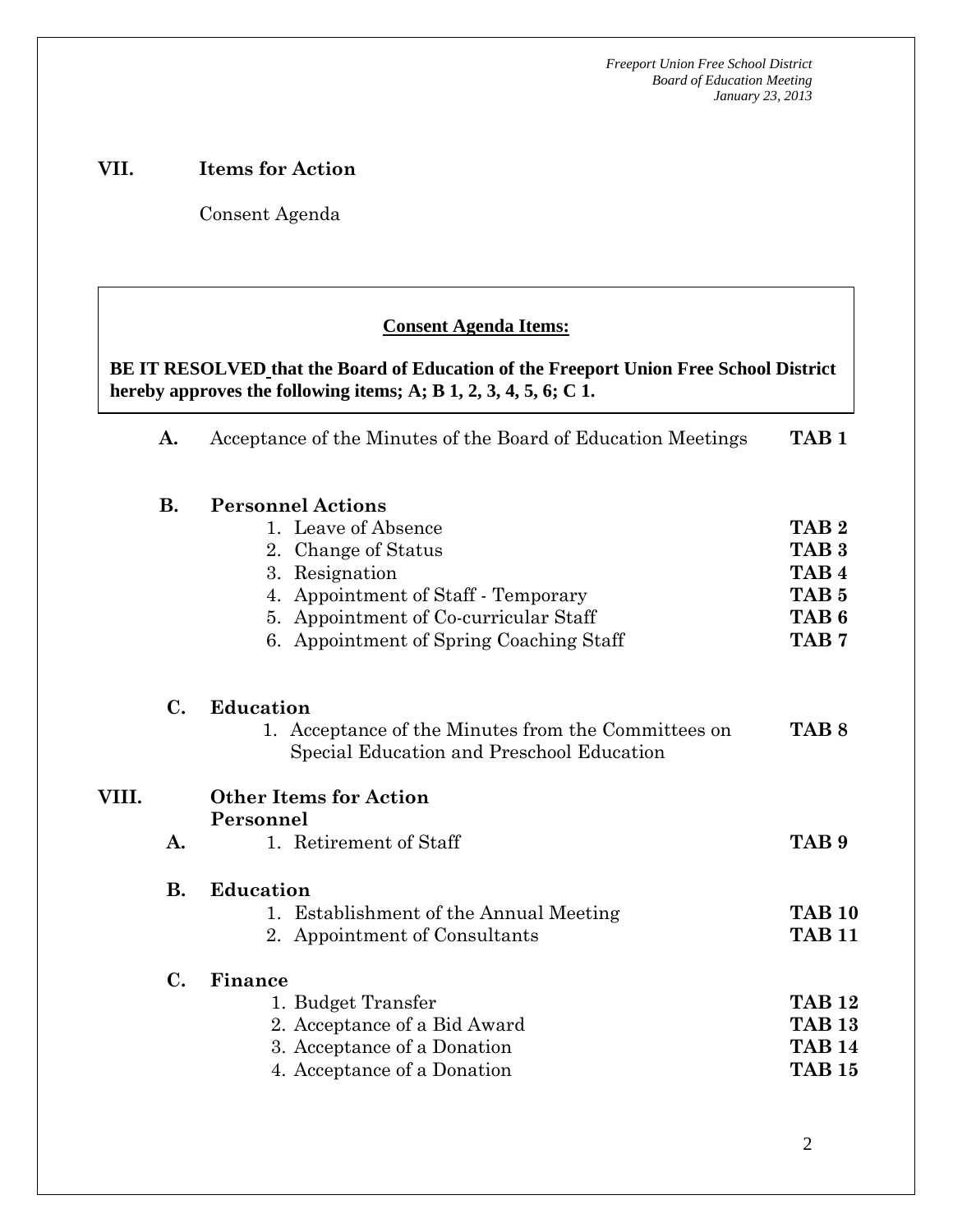# **IX. A. Other Reports to the Board**

**TAB 16** 

- 1. Treasurers Report
- 2. High School Funds Report

#### **X. Questions/Comments from the Public on Other Topics**

At this time, the public is given the opportunity to address the Board of Education on any topic. Each speaker will be allowed to address the Board once, for a maximum of **four** minutes.

The Board of Education and/or the Administration may respond at the conclusion of the question and comment portion of the meeting, or they may respond, in writing, at a later date.

- **XI. Board Comments**
- **XII. Superintendent Comments**

#### **XIII. Adjournment**

#### **Next Meeting**

**XIV.** 

The next proposed meeting of the Board of Education will be the Planning/Action Meeting to be held on February 6, 2013 at Caroline G. Atkinson School. All meetings begin at 7:30 p.m. unless otherwise noted.

Register to vote: Monday through Friday between 8:30 a.m. and 3:30 p.m. at the Administration Building, 235 N. Ocean Avenue.

**Visit our website at www.freeportschools.org**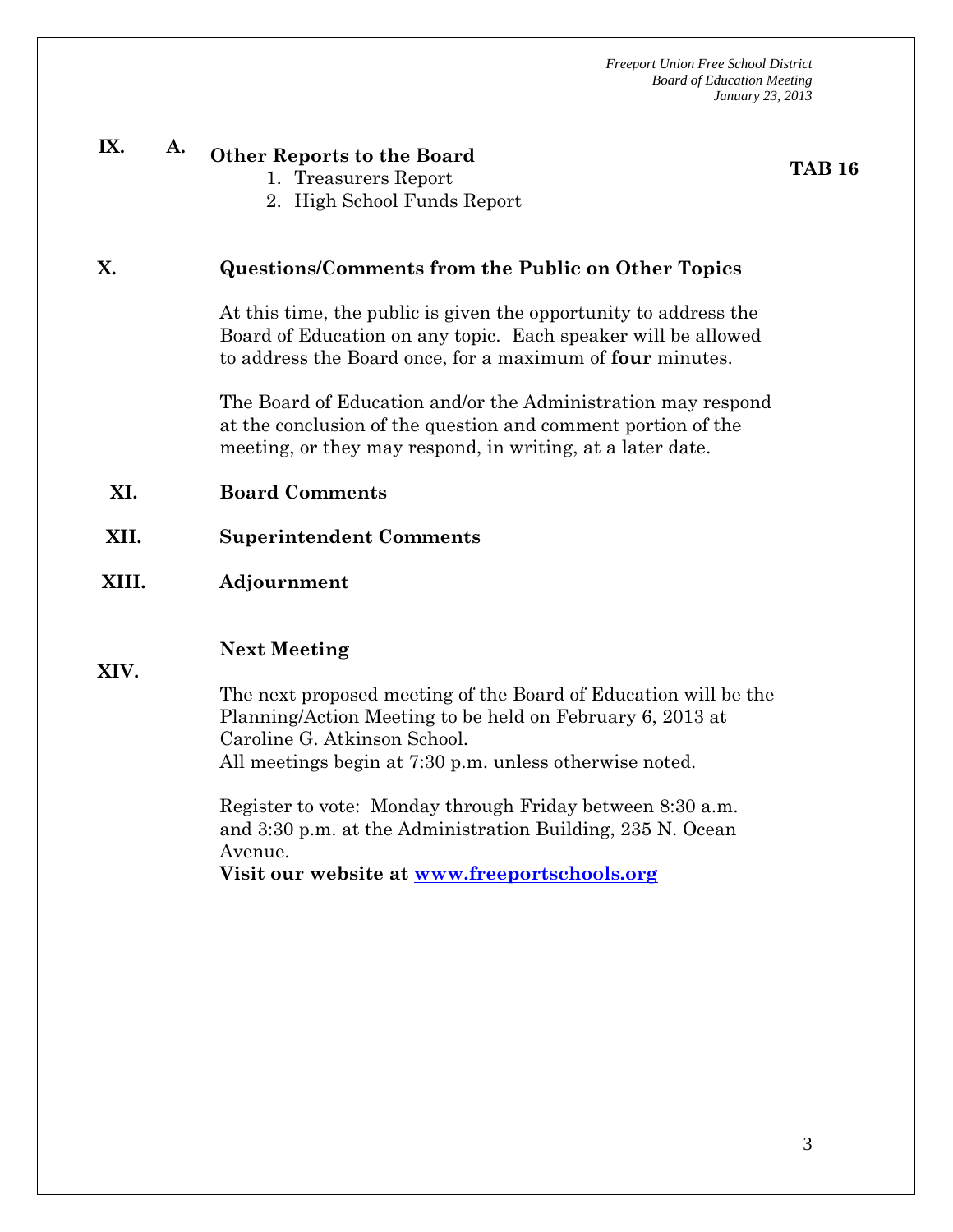### **Consent Agenda Items:**

**BE IT RESOLVED,** that the Board of Education of the Freeport Union Free School District hereby approves the following items; A; B 1, 2, 3, 4, 5, 6; C 1.

**BACK UP MATERIAL FOR CONSENT AGENDA ACTION ITEMS IN TABS 1-8**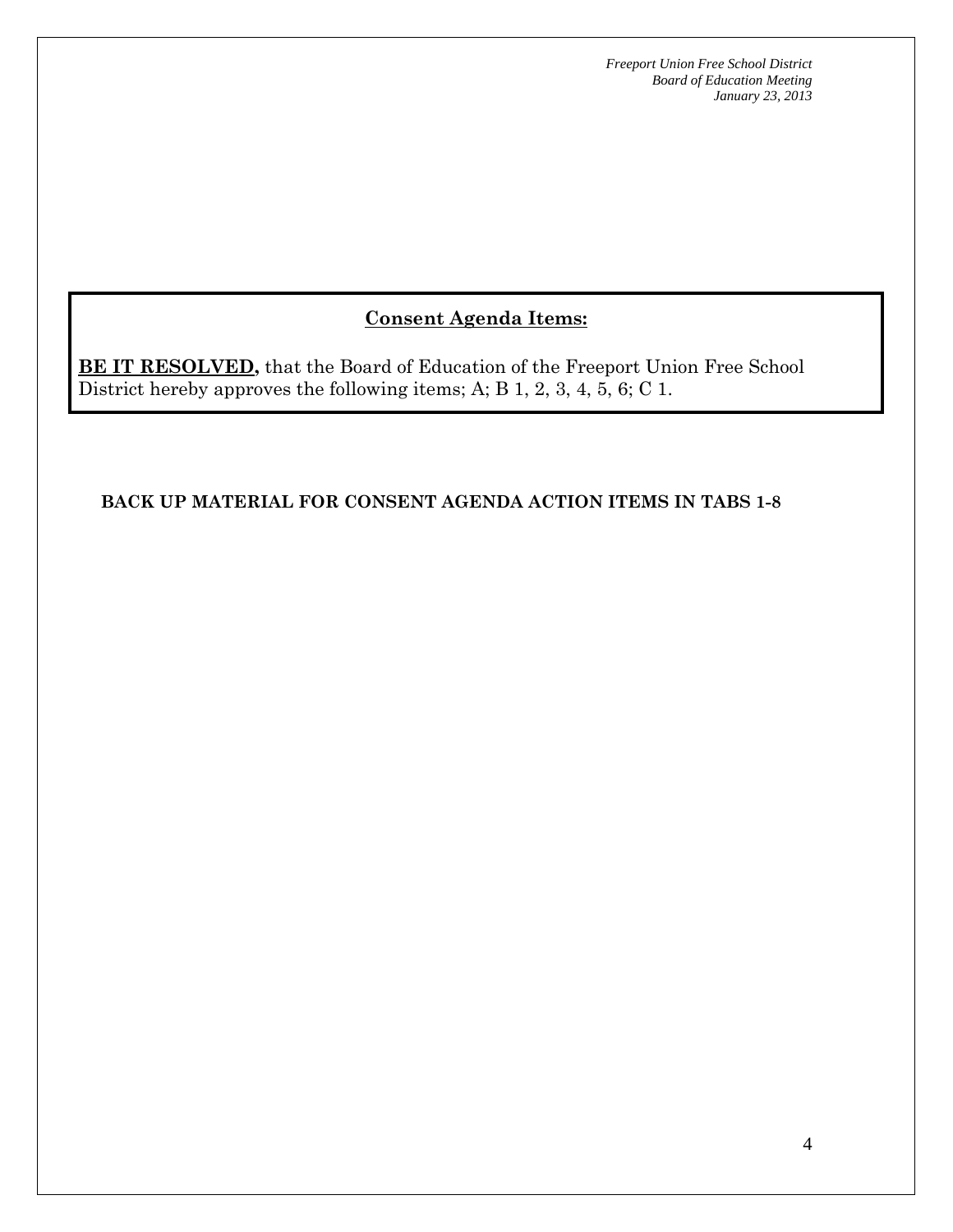**Acceptance of the Minutes** 

**BE IT RESOLVED** that the Board of Education of the Freeport Union Free School District hereby accepts the minutes of the following meetings as written:

December 19, 2012; January 9, 2013.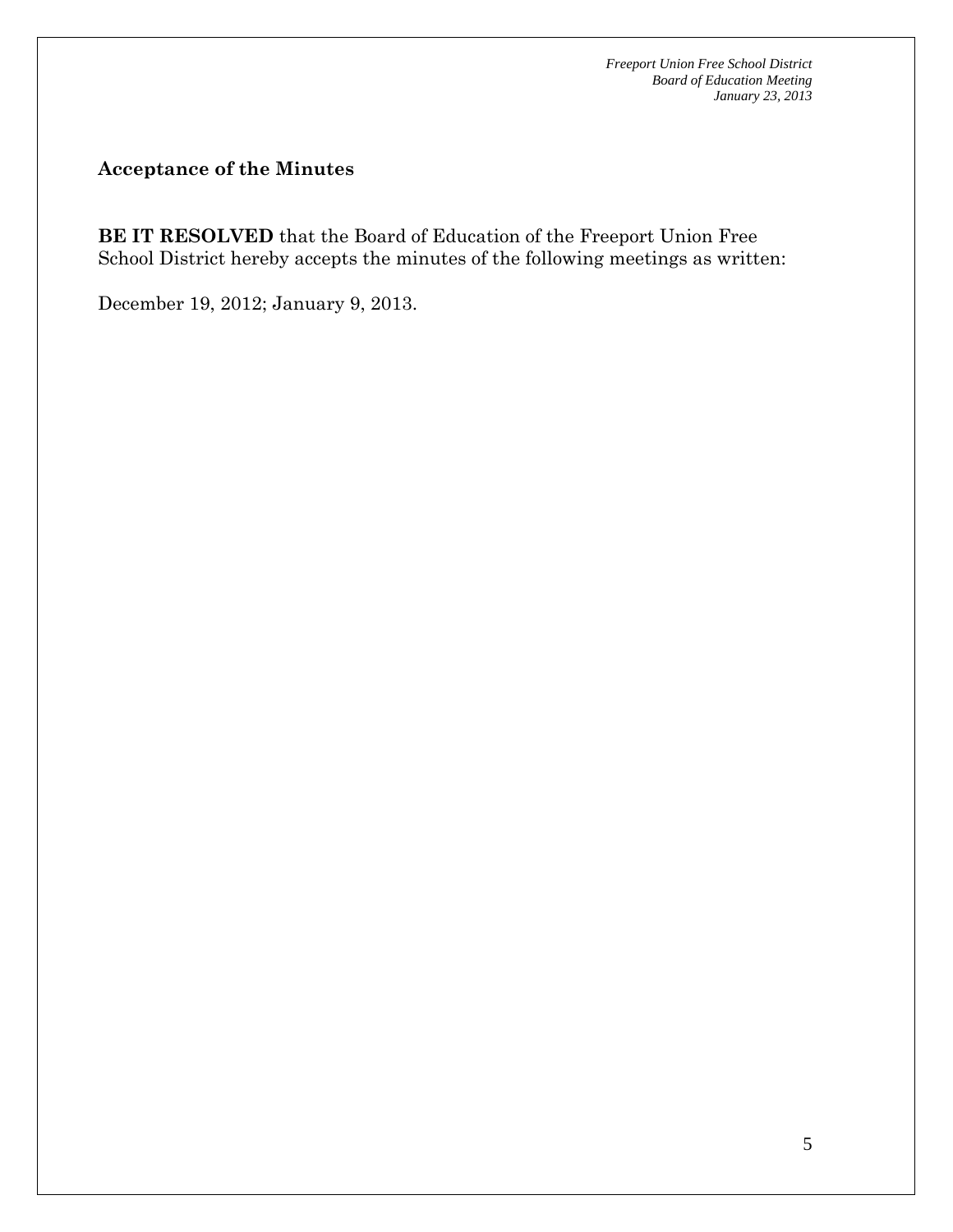#### **Personnel**

#### **Leave of Absence**

**BE IT RESOLVED**, that the Board of Education of the Freeport Union Free School District hereby grants a request for leave of absence as listed below:

- **1. Milagros Fiore-MacMonigle**, Elementary Teacher, effective December 18, 2012 through June 30, 2013, for child care.
- **2. Nancy Williams,** Art Teacher, extension of a leave from February 1, 2013 through June 30, 2013, for child care.
- 3. **Gina Rocker,** Special Education Teacher, effective December 17, 2012 through March 27, 2013, for health reasons.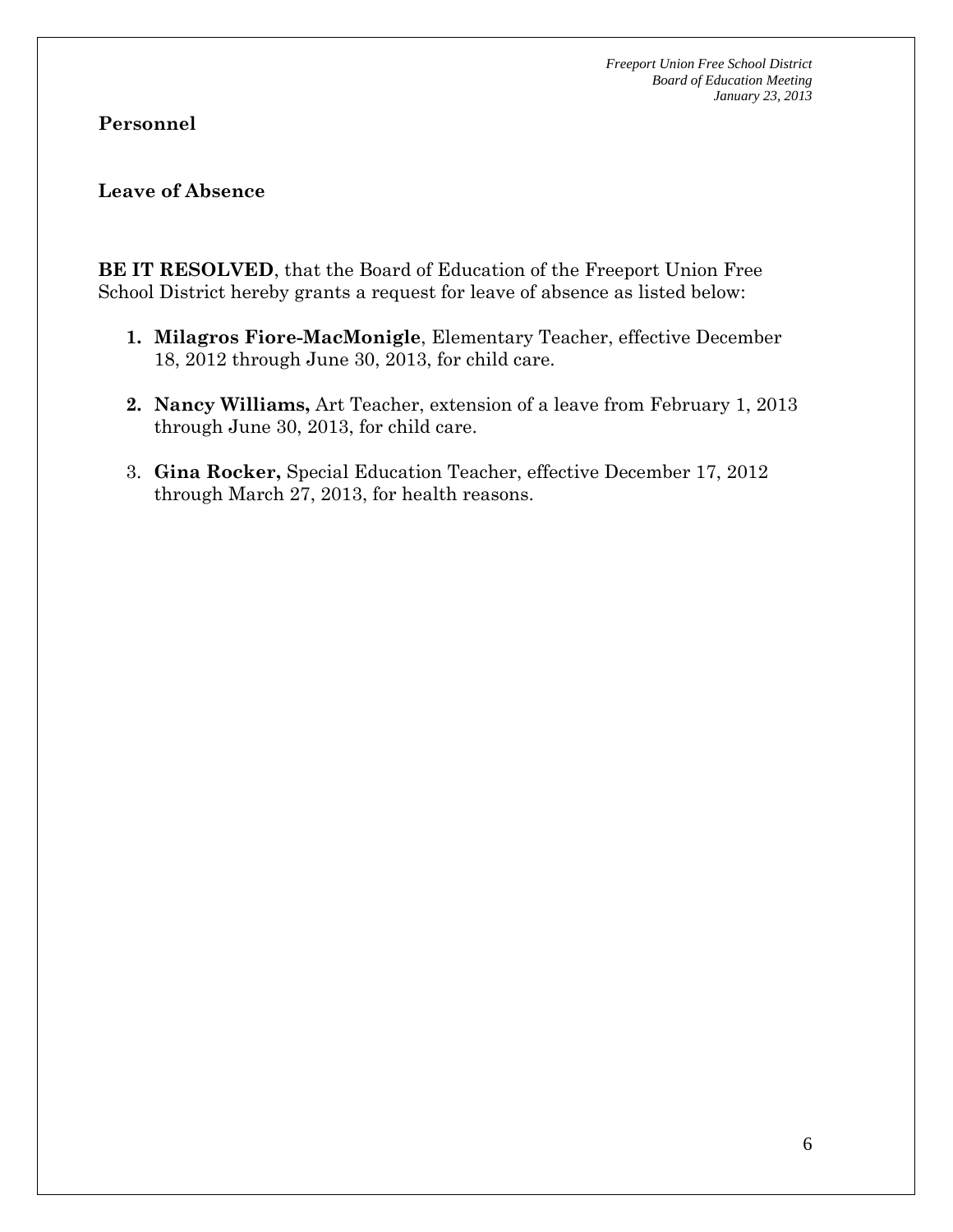#### **Personnel**

#### **Resignation of Staff**

**BE IT RESOLVED**, that the Board of Education of the Freeport Union Free School District hereby accepts the letter(s) of resignation from the following staff member(s) as listed below:

- **1. Katelyn Salisbury**, Permanent Substitute, effective January 1, 2013, to accept another position in the District.
- **2. Angel Menendez**, Security Aide, effective December 21, 2012, for personal reasons.
- **3. Gladys Tapia,** Teaching Assistant, effective January 4, 2013, for personal reasons**.**
- **4. Vanessa Mannanice,** Permanent Substitute, effective January 1, 2013, to accept another position in the District.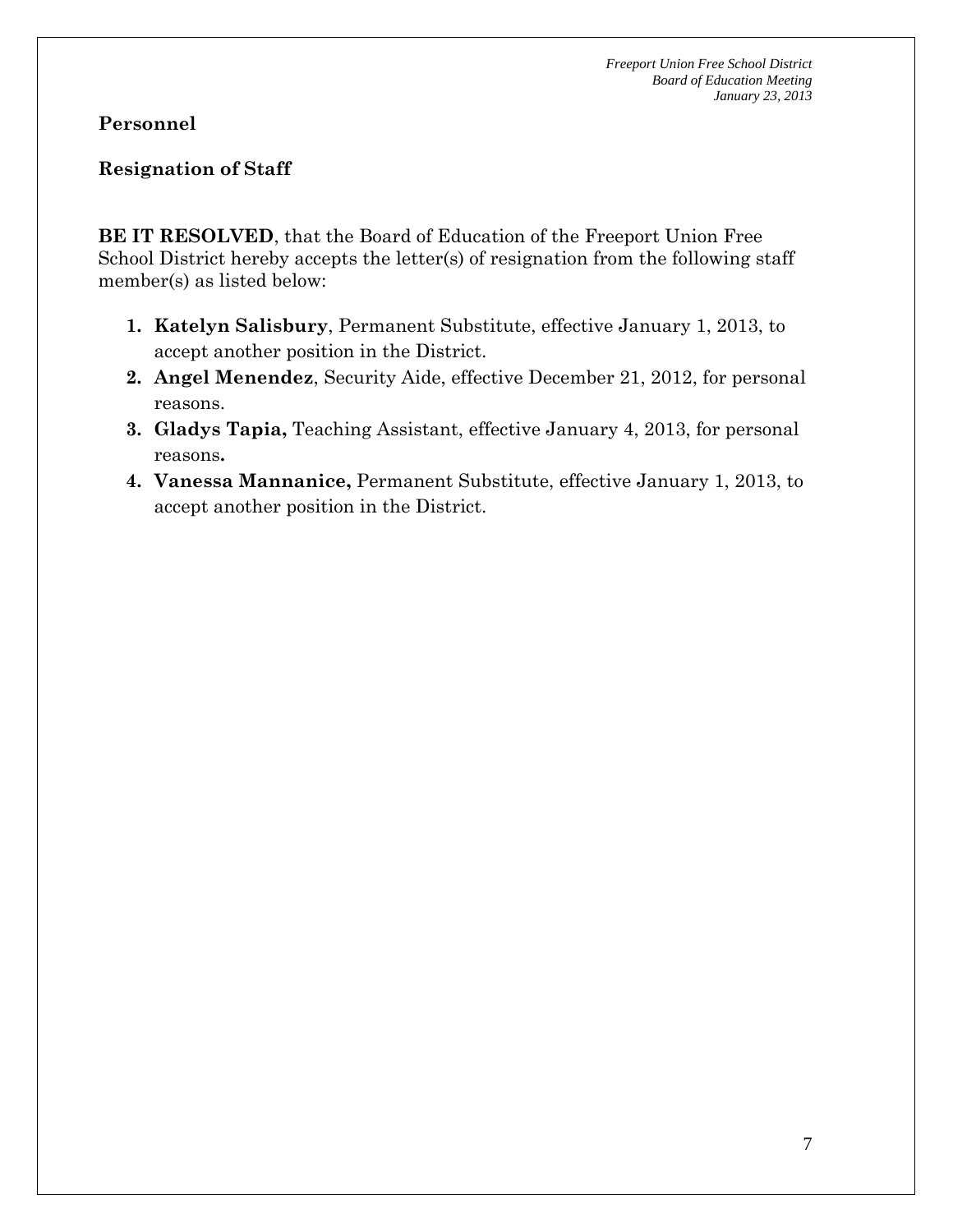#### **Personnel**

#### **Change of Status**

**BE IT RESOLVED,** that the Board of Education of the Freeport Union Free School District hereby grants a request for change of status as listed below:

- **1. Justin Gabrus**, Elementary Teacher, effective February 1, 2013, extension of assignment (replacing C. Molnar) through August 31, 2013.
- **2. Allison Bowers,** Permanent Substitute, effective February 1, 2013, extension of assignment (replacing L. Chimeri) through June 21, 2013.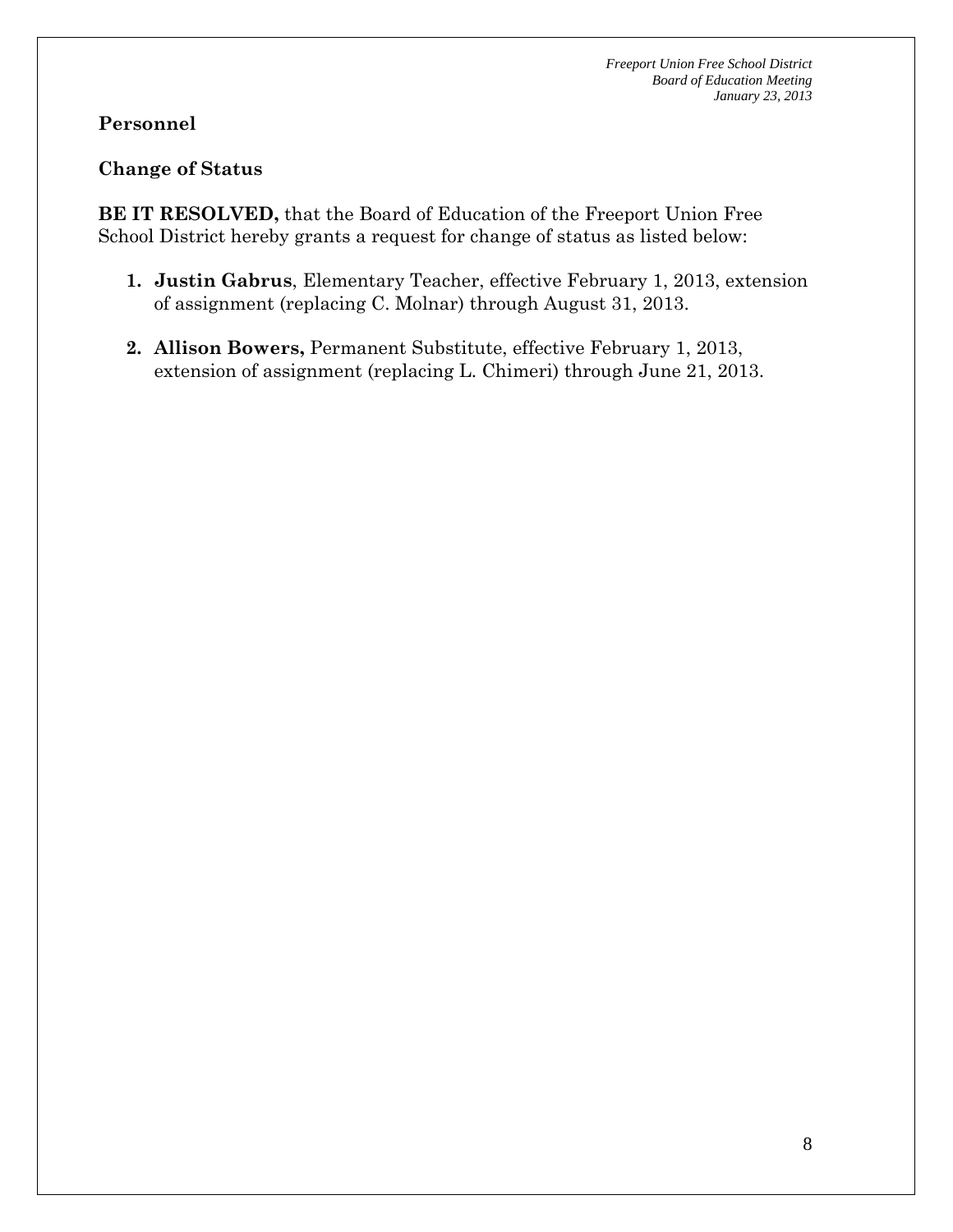#### **Personnel**

#### **Appointment of Staff - Temporary**

**BE IT RESOLVED**, that the Board of Education of the Freeport Union Free School District, upon the recommendation of the Superintendent, hereby appoints the individuals listed in the attached Appointment of Staff Report - Temporary, in accordance with the rules of the Board of Regents. These individuals shall possess appropriate certification allowing them to serve as teachers in the public schools of New York.

- 1. **Katelyn Salisbury**, Social Studies Teacher, (replacing D. Ballard, TSA) a temporary appointment effective January 2, 2013 through August 31, 2013. Compensation will be on step 1-2A of the U3D Schedule at \$62,830. Assignment: Dodd.
- 2. **Vanessa Mannanice**, Art Teacher, (replacing N. Williams, LOA) a temporary appointment effective January 2, 2013 through August 31, 2013. Compensation will be on step 1-2A of the U3D Schedule at \$62,830. Assignment: Dodd.
- 3. **Dana Berner,** Permanent Substitute, a temporary appointment effective February 8, 2013 through June 21, 2013. Compensation will be according to the Substitute Pay Rate at \$125 per day. Assignment: New Visions.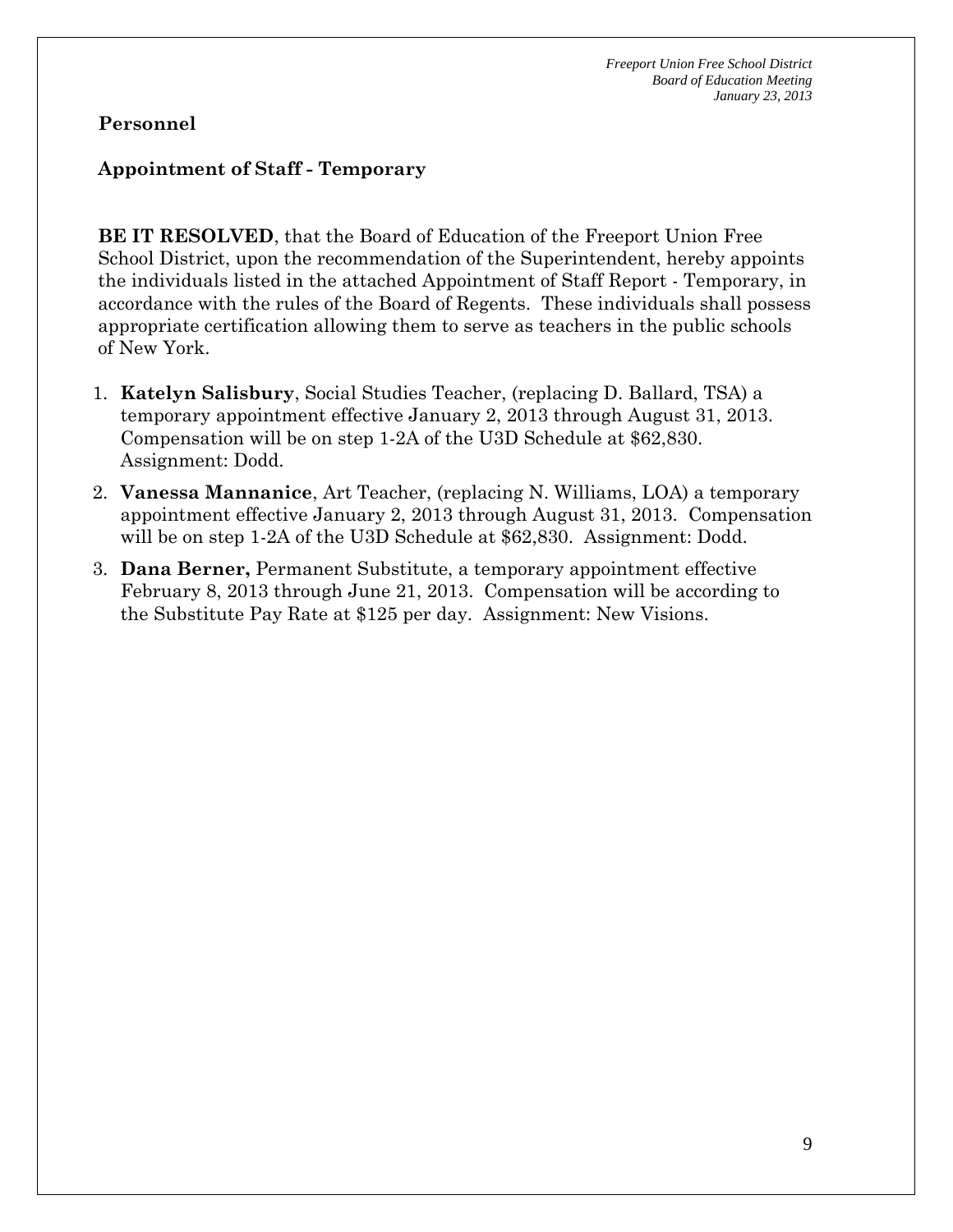#### **Personnel**

#### **Co-curricular Appointments**

**BE IT RESOLVED,** that the Board of Education of the Freeport Union Free School District, upon the recommendation of the Superintendent, hereby appoints the individuals listed below, in accordance with the rules of the Board of Regents. These individuals shall possess appropriate certification allowing them to serve as teachers or other staff in the public schools of New York for the 2012-2013 School Year.

| <b>CAROLINE G. ATKINSON</b>     |           |                                          |                  |
|---------------------------------|-----------|------------------------------------------|------------------|
| <b>INTERMEDIATE SCHOOL</b>      |           |                                          |                  |
| All teachers being paid \$51.16 | Hours per | Subject                                  |                  |
| contractual rate                |           | week                                     |                  |
| Albarano, Greg                  | \$4,604   | $3 \text{ hrs/wk} \times 30 \text{ wks}$ | <b>ELA</b>       |
| Echegaray-Ryan, Mariella        | \$4,604   | $3 \text{ hrs/wk}$ x $30 \text{ wks}$    | Counseling       |
| Ferrarelli, Jennifer            | \$1,535   | $1$ hr/wk x 30 wks                       | Social Studies   |
| Griffin, Lance                  | \$6,139   | 4 hrs/wk x 30 wks                        | Math             |
| Hertzberg, Emily                | \$1,535   | $1$ hr/wk x 30 wks                       | Art              |
| Jackson, Wendy                  | \$6,139   | 4 hrs/wk x 30 wks                        | L.A.D.Y. Program |
| Keane, Mary Anne                | \$1,535   | $1$ hr/wk x 30 wks                       | Art              |
| Ligon, Eric                     | \$6,139   | 4 hrs/wk x 30 wks                        | <b>SS/ELA</b>    |
| Notti, Diane                    | \$4,604   | 3 hrs/wk x 30 wks                        | Spec Ed/ELA      |
| Notti, Russell (being replaced  | \$6,139   | 4 hrs/wk x 30 wks                        | Spec Ed/Rdg      |
| by Kevin Shea)                  |           |                                          |                  |
| Quintanilla, Lorraine (nurse)   | \$5,670   | $4\frac{1}{2}$ hrs/wk x 30               | Nurse            |
| \$29.93                         |           | wks                                      |                  |
| Onorato, Jillian                | \$6,139   | 4 hrs/wk x 30 wks                        | ELA/Scrapbooking |
| Riveros, Mauricio               | \$4,604   | $3 \text{ hrs/wk} \ge 30 \text{ wks}$    | <b>ESL</b>       |
| Rothhaupt, John                 | \$9,209   | 6 hrs/wk x 30 wks                        | Advisor          |
| Sasso, Nina                     | \$1,535   | $1$ hr/wk x $30$ wks                     | Fitness/Tumbling |
| Shelley, Barbara                | \$2,634   | $1$ hr/wk x $30$ wks                     | Health           |
|                                 |           |                                          | &Fitness         |
| Thom, Tim                       | \$3,070   | 2 hrs/wk x 30 wks                        | Fitness          |
| Vetter, Lisa<br>\$6,139         |           | 4 hrs/wk x 30 wks                        | Math/ELA         |
| Wall, William                   | \$1,535   | $1$ hr/wk x 30 wks                       | Reading          |
| Yatsyla, Matt                   | \$1,535   | $1$ hr/wk x $30$ wks                     | Science Research |
| TA's                            |           |                                          |                  |
| Farrell, Rosemarie (TA) \$29.12 | \$5,242   | 6 hrs/wk x 30 wks                        | Classroom duties |

#### **21ST CENTURY COMMUNITY LEARNING CENTERS AFTER SCHOOL ACADEMIES**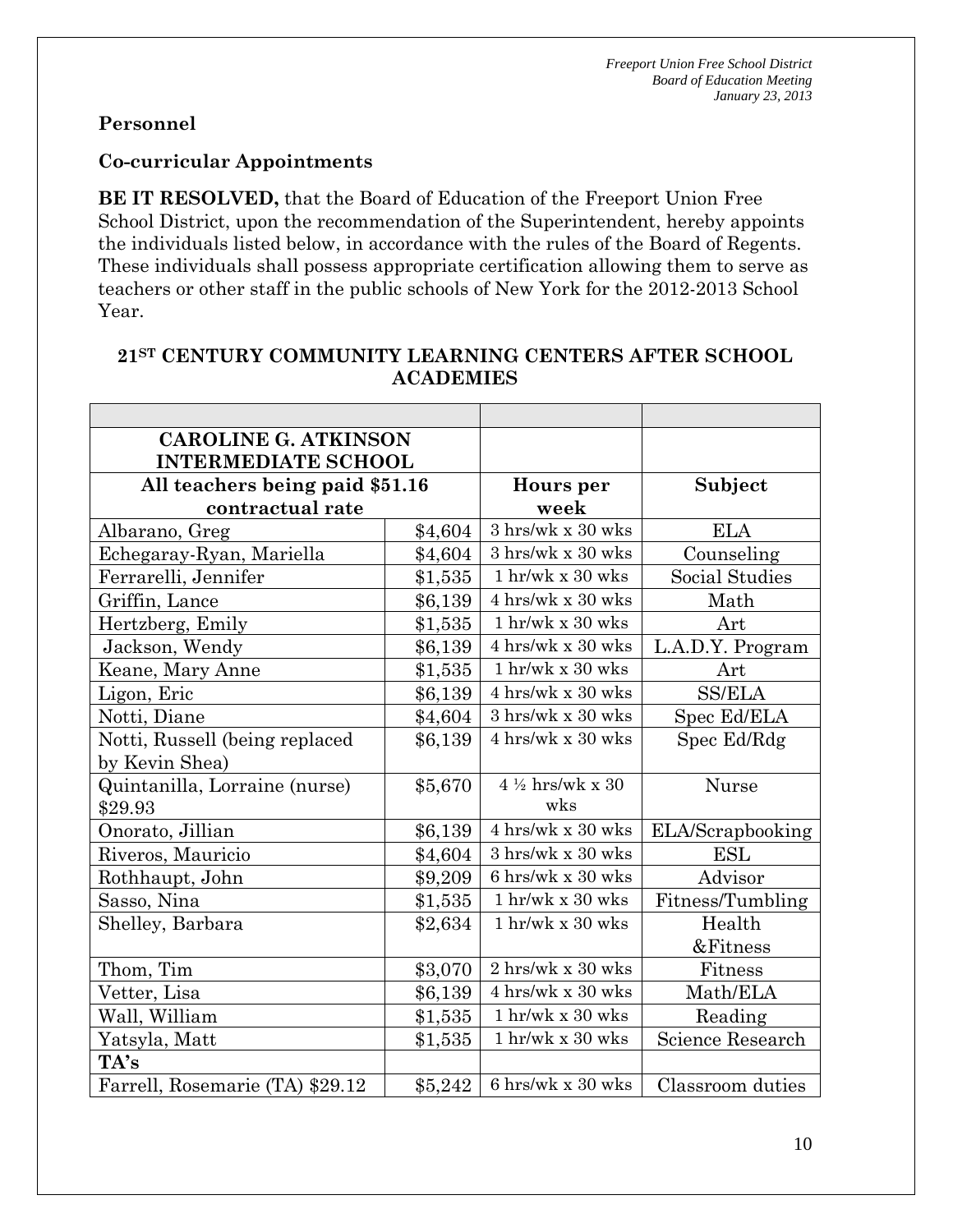| Brown, Andrea (TA) \$17.13       | \$3,083  | 6 hrs/wk x 30 wks                                | Classroom duties        |  |
|----------------------------------|----------|--------------------------------------------------|-------------------------|--|
| Romano, Bertha (TA) \$13.74      | \$2,473  | $5 \;{\rm hrs/wk}$ x $30 \;{\rm wks}$            | Classroom duties        |  |
| Zellner, Alcita<br>(TA) \$13.97  | \$2,525  | 6 hrs/wk x 30 wks                                | Classroom duties        |  |
| Clerical - Toni Vurro<br>\$41.74 | \$7,513  | 6 hrs/wk x 30 wks                                | Secretary               |  |
|                                  |          |                                                  |                         |  |
| JOHN W. DODD MIDDLE SCHOOL       |          |                                                  |                         |  |
|                                  |          | All teachers being paid \$51.16 contractual rate |                         |  |
| Bendel, Amy                      | \$5,730  | 4 hrs/wk x 28 wks                                | Art                     |  |
| Bonanno, Maureen                 | \$2,865  | $2 \;{\rm hrs/wk}$ x $28 \;{\rm wks}$            | Math Tabula             |  |
| Burke, Vashti                    | \$10,027 | 7 hrs/wk x 28 wks                                | Drama Club              |  |
| Corsini, Eric                    | \$5,730  | 4 hrs/wk x 28 wks                                | ELA/Math                |  |
| Doyle, Tom                       | \$8,595  | 6 hrs/wk x 28 wks                                | Science Research        |  |
| Filaski, Michael                 | \$2,865  | 2 hrs/wk x 28 wks                                | Debate Club             |  |
| Eberhart, Robert                 | \$5,730  | 4 hrs/wk x 28 wks                                | G.E.N.T.S.              |  |
| Holder, Shawn                    | \$5,730  | $4 \text{ hrs/wk} \times 28 \text{ wks}$         | G.E.N.T.S               |  |
| Mangot, Gabrielle                | \$5,730  | $4 \;{\rm hrs/wk}$ x $28 \;{\rm wks}$            | <b>ELL Beginners</b>    |  |
| Paschette, Marissa (split)       | \$4,297  | 6 hrs/wk x 14 wks                                | Advisor                 |  |
| Ballard, Danielle (split)        | \$4,297  | 6 hrs/wk x 14 wks                                | Advisor                 |  |
| Salcedo, Mario                   | \$2,865  | $2~\mathrm{hrs/wk}$ x $28~\mathrm{wks}$          | Tae Kwan Do             |  |
| Schreibman, Elaine               | \$5,730  | 4 hrs/wk x 28 wks                                | <b>ELA/ELLs</b>         |  |
| Singh, Jessica                   | \$5,730  | 4 hrs/wk x 28 wks                                | Service Learning        |  |
| Wildemuth, John                  | \$8,595  | 6 hrs/wk x 28 wks                                | Anti Bullying           |  |
| Wolfsdorf, Rick                  | \$8,595  | 6 hrs/wk x 28 wks                                | Anti Bullying           |  |
| Zamot, Bridget                   | \$5,730  | 4 hrs/wk x 28 wks                                | <b>ESL</b> Intermediate |  |
| Warren, Miriam (nurse – split)   | \$4,470  | $4 \text{ hrs/wk} \ge 28 \text{ wks}$            | Nurse                   |  |
| \$39.89                          |          |                                                  |                         |  |
| Peggy Sameroff (nurse -          | \$2,234  | 2 hrs/wk x 28 wks                                | <b>Nurse</b>            |  |
| split)\$39.89                    |          |                                                  |                         |  |
| TA's                             |          |                                                  |                         |  |
| Brown, Lisa \$14.56              | \$2,446  | 6 hrs/wk x 28 wks                                | <b>Classroom Duties</b> |  |
| Brizill, Vida \$13.66            | \$2,295  | 6 hrs/wk x 28 wks                                | <b>Classroom Duties</b> |  |
| <b>Clerical</b> – Susan Rodgers  | \$7,436  | $6 \text{ hrs/wk}$ x 28 wks                      | Secretary               |  |
| \$44.26                          |          |                                                  |                         |  |

## **FREEPORT HIGH SCHOOL**

| All teachers being paid \$51.16 contractual rate |         |                              |               |  |
|--------------------------------------------------|---------|------------------------------|---------------|--|
| Bethea, Lolita                                   | \$2,865 | $2 \text{ hrs/wk} \times 28$ | Physical      |  |
|                                                  |         | wks                          | Training      |  |
| Benedetto, Michael                               | \$4,297 | $3 \text{ hrs/wk x } 28$     | U.S. Hist $&$ |  |
|                                                  |         | wks                          | Govt/American |  |
|                                                  |         |                              | History       |  |
| Brave, Deborah                                   | \$8,595 | 6 hrs/wk x $28$              | Travel        |  |

ֺ֖֚֝֬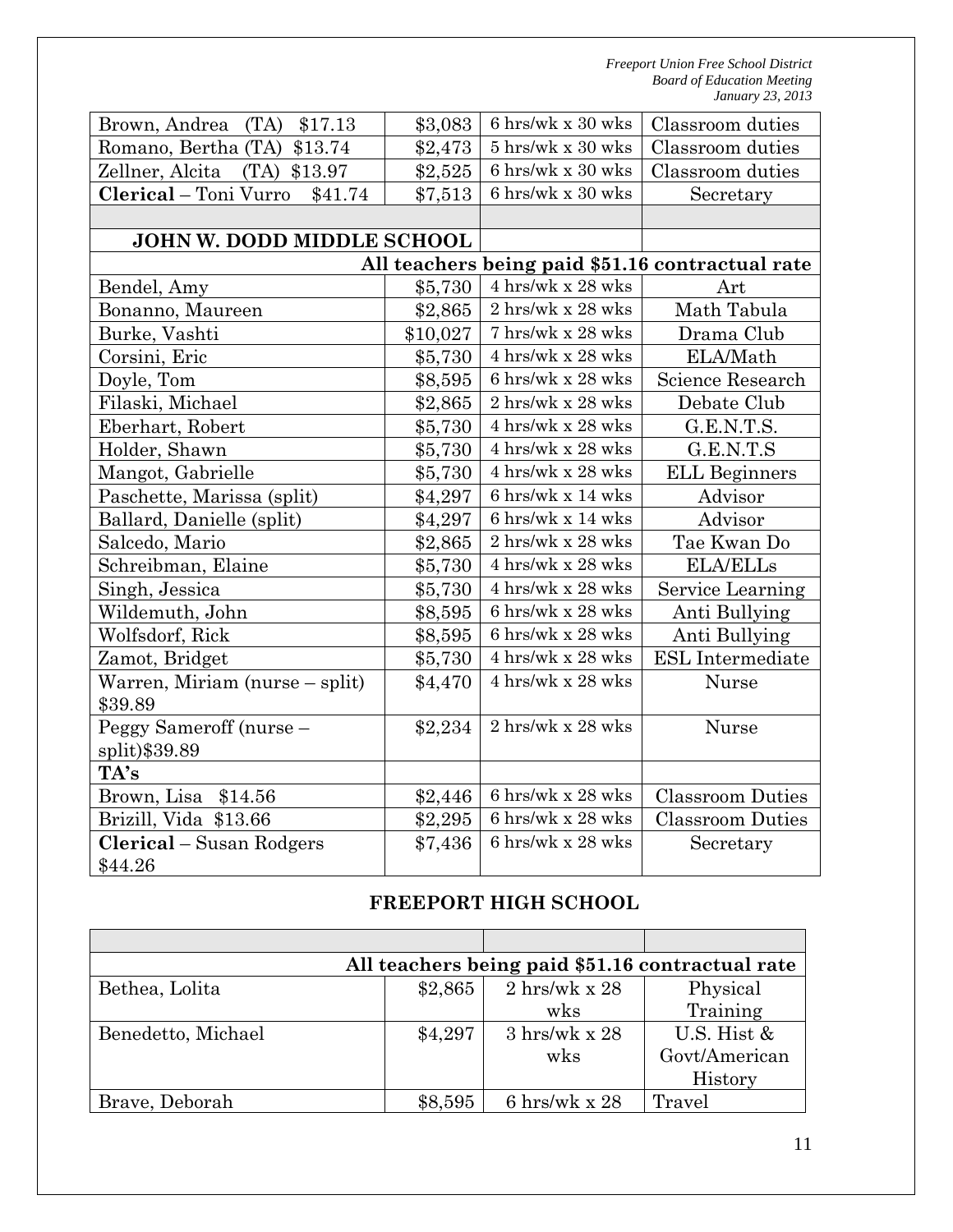|                               |                    | wks                                         | Program/Permit<br>Class        |
|-------------------------------|--------------------|---------------------------------------------|--------------------------------|
| Bussey, Zoraya                | \$5,730            | 4 hrs/wk x 28 wks                           | Spanish III,                   |
| Caldwell, Melanie             | \$2,865            | $2 \text{ hrs/wk} \ge 28 \text{ wks}$       | <b>Student Govt</b><br>Special |
|                               |                    |                                             | Ed/English                     |
| Carolina, Reginald            | \$2,865            | 2 hrs/wk x 28 wks                           | G.E.N.T.S.                     |
|                               |                    |                                             | Program                        |
| Certain, Cynthia              | \$5,730            | 4 hrs/wk x 28 wks                           | Global 9 ELL,                  |
|                               |                    |                                             | Zumba                          |
| Chambers, Yasmin              | \$2,865            | 2 hrs/wk x 28 wks                           | Bridge to the                  |
|                               |                    |                                             | Future                         |
| Connell, Dennis               | \$2,865            | 2 hrs/wk x 28 wks                           | Geometry                       |
| Craig, Pauline                | \$5,730            | 4 hrs/wk x 28 wks                           | English/ELL                    |
| Dickens, Angela               | \$8,595            | $6 \;{\rm hrs/wk}$ x $28 \;{\rm wks}$       | Algebra 2, Trig,               |
|                               |                    |                                             | Integrated                     |
|                               |                    |                                             | Algebra,                       |
|                               |                    |                                             | Advisor                        |
| Freeman, Kim                  | \$2,865            | $2 \text{ hrs/wk} \times 28 \text{ wks}$    | College Prep                   |
| Funch, Betsy                  | \$2,865            | 2 hrs/wk x 28 wks                           | Financial                      |
|                               |                    |                                             | Literacy                       |
|                               |                    |                                             | Program                        |
| Garcia, Enrique               | \$2,865            | 2 hrs/wk x 28 wks                           | <b>EL PODER</b>                |
| Genezone, Richard             | \$4,297            | 3 hrs/wk x 28 wks                           | Global 10                      |
| Gilliam, Carol                | \$4,297            | $3 \ \mathrm{hrs/wk}$ x $28 \ \mathrm{wks}$ | LADY Program,                  |
|                               |                    |                                             | <b>Library Services</b>        |
| Guerrier, Ives                | \$5,730            | 4 hrs/wk x 28 wks                           | Integrated                     |
|                               |                    |                                             | Algebra,                       |
|                               |                    |                                             | Trigonometry                   |
| Harrison, Kevin               | \$2,865            | $2 \;{\rm hrs/wk}$ x $28 \;{\rm wks}$       | Geometry                       |
| Inzerilli, Louis              | \$2,865            | $2 \;{\rm hrs/wk}$ x $28 \;{\rm wks}$       | Graphic Design                 |
| Khan, Nasir                   | \$5,730            | 4 hrs/wk x 28 wks                           | Algebra 2,                     |
|                               |                    |                                             | Trigonometry                   |
| Lindner, Wendy                | \$2,865            | 2 hrs/wk x 28 wks                           | Global                         |
|                               |                    |                                             | Psychology                     |
| Lordi, Robert                 | \$4,297            | $3 \;{\rm hrs/wk}$ x $28 \;{\rm wks}$       | Global 9, US                   |
|                               |                    |                                             | History                        |
| Lucchi, Maria                 | \$2,865            | 2 hrs/wk x 28 wks                           | Geometry                       |
| Luna, Rose                    | \$5,730            | 4 hrs/wk x 28 wks                           | Library Services,              |
|                               |                    | 2 hrs/wk x 28 wks                           | Book Club                      |
| Lyman, Susan<br>Maia, Maribel | \$2,865<br>\$2,865 | 2 hrs/wk x 28 wks                           | Geometry<br><b>Express</b>     |
|                               |                    |                                             | Yourself                       |
| Mardigras, Gigi               | \$2,865            | 2 hrs/wk x 28 wks                           | RCT Science,                   |
|                               |                    |                                             |                                |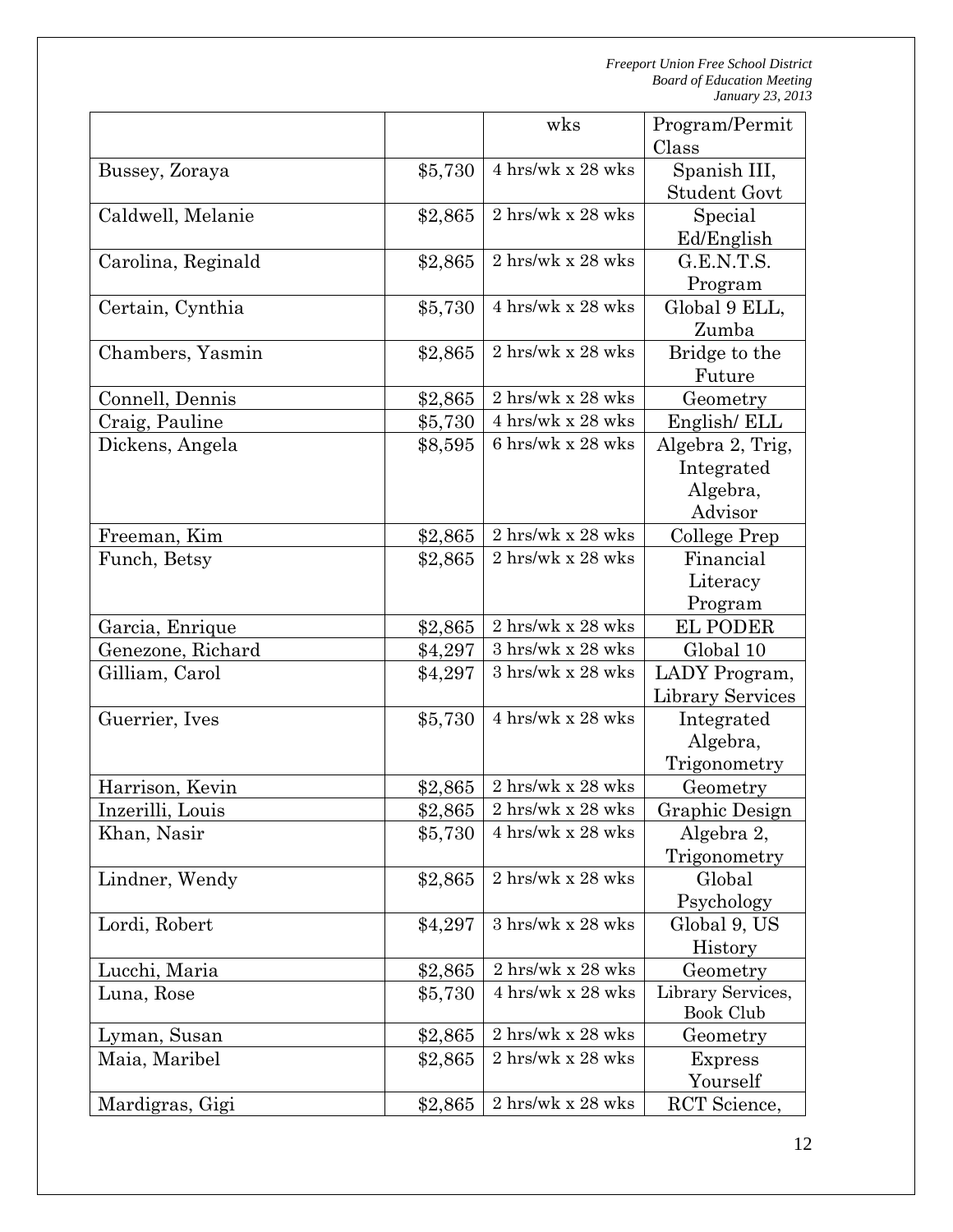|                                |         |                                          | Living              |
|--------------------------------|---------|------------------------------------------|---------------------|
|                                |         |                                          | Environment         |
| Matos, Jackie                  | \$2,865 | $2 \text{ hrs/wk} \times 28 \text{ wks}$ | Integrated          |
|                                |         |                                          | Algebra             |
| Melgar, Marie                  | \$2,865 | 2 hrs/wk x 28 wks                        | <b>Express</b>      |
|                                |         |                                          | Yourself            |
| Porter, Lisa                   | \$4,297 | $3 \text{ hrs/wk} \times 28 \text{ wks}$ | English             |
|                                |         |                                          | Regents,            |
|                                |         |                                          | <b>Student Govt</b> |
| Ramos, Julissa                 | \$2,865 | 2 hrs/wk x 28 wks                        | <b>EL PODER</b>     |
| Richardson, Claretha           | \$4,297 | 2 hrs/wk x 28 wks                        | Student             |
|                                |         |                                          | Government          |
| Rode, Cathy                    | \$2,865 | 2 hrs/wk x 28 wks                        | Fashion             |
|                                |         |                                          | Expression          |
| Rosen, Melissa                 | \$2,865 | $2 \text{ hrs/wk} \times 28 \text{ wks}$ | Integrated          |
|                                |         |                                          | Algebra             |
| Schroder, Sally Ann            | \$1,433 | 2 hrs/wk x 28 wks                        | Geometry            |
| Sells, Richard                 | \$2,865 | 2 hrs/wk x 28 wks                        | American            |
|                                |         |                                          | History             |
| Servello, Michael              | \$2,865 | $2 \text{ hrs/wk}$ x $28 \text{ wks}$    | Living              |
|                                |         |                                          | Environment         |
| Silverman, Madeline (Special   | \$2,865 | 2 hrs/wk x 28 wks                        | RCT Science,        |
| Ed)                            |         |                                          | Living              |
|                                |         |                                          | Environment         |
| Reiss, Cara                    | \$2,865 | 2 hrs/wk x 28 wks                        | Algebra             |
| Cole-Onaifo. Karen,            | \$2,865 | $2 \text{ hrs/wk} \ge 28 \text{ wks}$    | Living              |
|                                |         |                                          | Environment         |
| TA's                           |         |                                          |                     |
| Bailey, Michelle TA<br>\$13.83 | \$775   | 2 hrs/wk x 28 wks                        | Classroom           |
|                                |         |                                          | Duties, Travel      |
|                                |         |                                          | Program             |
| Clerical – Wanda Braxton       | \$5,277 | $4 \text{ hrs/wk} \times 28 \text{ wks}$ | Secretary           |
| \$47.12                        |         |                                          |                     |
| <b>SMART SCHOLARS</b>          |         |                                          |                     |
| Perdomo, Emma                  | \$2,600 |                                          | Advisor             |
|                                | stipend |                                          |                     |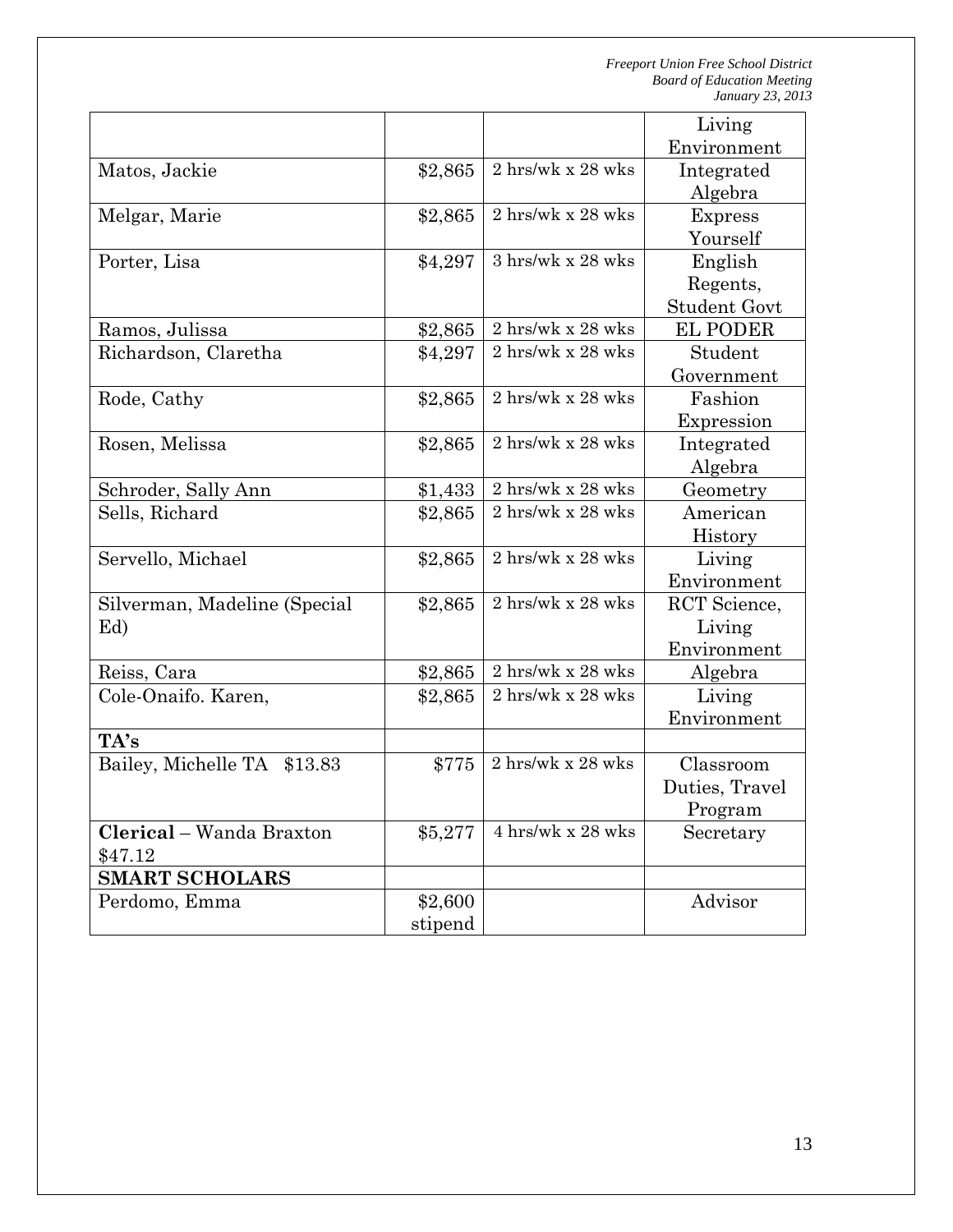## **Personnel**

#### **Appointment of Spring Coaching Staff**

**BE IT RESOLVED,** that the Board of Education of the Freeport Union Free School District, upon the recommendation of the Superintendent, hereby appoints the individuals listed below as coaches.

| <b>Coaches Names</b> | Position                             | <b>Step</b> | Salary                 |
|----------------------|--------------------------------------|-------------|------------------------|
| Beathea, Lolita      | Varsity Badminton                    | 3rd         | \$<br>4,595            |
| Behrens, Bill        | 8th Grade Baseball                   | 1st         | \$<br>3,666            |
| Mohrman, Harry       | <b>Boys Varsity Lacrosse Head</b>    | 3rd         | \$<br>7,908            |
| Halvorsen Sr. Tim    | Boys JV Lacrosse Head                | 3rd         | $\mathcal{S}$<br>5,628 |
| Halvorsen Jr. Tim    | Boys JV Lacrosse Asst.               | 3rd         | \$<br>5,628            |
| Allen, Kevin         | Boys Modified Lacrosse Asst.         | 3rd         | \$<br>4,673            |
| Ballard, Danielle    | Girls Varsity Lacrosse Head          | 3rd         | \$<br>7,908            |
| Wahlers, Diane       | Girls Varsity Lacrosse Asst.         | 3rd         | \$<br>5,803            |
| Vetter, Lisa         | Girls JV Lacrosse Head               | 3rd         | $\$\$<br>5,628         |
| Torre, Danielle      | Girls JV Lacrosse Asst.              | 2nd         | \$<br>5,316            |
| Jones, Meredith      | Girls Modified Lacrosse Head         | 3rd         | $\$\$<br>4,938         |
| Roberts, Tracie      | Girls Modified Lacrosse Asst.        | 2nd         | \$<br>4,021            |
| Sekesan, Danielle    | Girls Varsity Softball Head          | 1st         | \$<br>6,457            |
| Van Nostrand, Greg   | Girls JV Softball                    | 3rd         | \$<br>5,281            |
| Lloyd-Forde, Lakisha | Girls 8th Grade Softball             | 3rd         | \$<br>4,250            |
| Mannanice, Vanessa   | Girls 7th Grade Softball             | 2nd         | \$<br>4,021            |
| Anderson, Alan       | <b>Boys Varsity Tennis Head</b>      | 3rd         | \$<br>5,182            |
| DeBonis, Robert      | Boys Varsity Tennis Asst.            | 3rd         | \$<br>3,993            |
| Gilreath, Charles    | <b>Boys Varsity Track Head</b>       | 3rd         | \$<br>7,388            |
| Yearwood, Felicia    | Boys Varsity Track Asst.             | 3rd         | \$<br>5,281            |
| France, Dexter       | Boys Varsity Track Asst.             | 2nd         | $\$\$<br>5,004         |
| Blount, Eric         | <b>Coed Modified Track Head</b>      | 3rd         | \$<br>5,281            |
| Brown, Yvonne        | Coed Modified Track Head             | 3rd         | \$<br>5,281            |
| Williams, Tia        | Girls Varsity Track Head             | 3rd         | \$<br>7,388            |
| Edmeade, Vaughn      | Girls Varsity Track Asst.            | 2nd         | \$<br>5,004            |
| Cellan, Russell      | Spring Weight Training               | 3rd         | \$<br>2,116            |
| Bivona, Christina    | Spring 5th Grade Sports              | 3rd         | \$<br>1,528            |
| Debonis, Robert      | Spring 6th Grade Sports              | 3rd         | \$<br>1,528            |
| Gilreath, Charles    | <b>Bayview Elementary Sports</b>     | 3rd         | \$<br>1,528            |
| Brown, Keith         | Summer Weight Training               | 3rd         | \$<br>2,116            |
| Zito, George         | <b>Athletic Trainer</b>              | 3rd         | \$<br>6,663            |
| Fallot, Robert       | <b>Boys Modified Asst. Wrestling</b> | 1st         | \$<br>4,652            |
| Ozdoba, James        | Boys Modified Asst. Wrestling        | 1st         | \$<br>4,652            |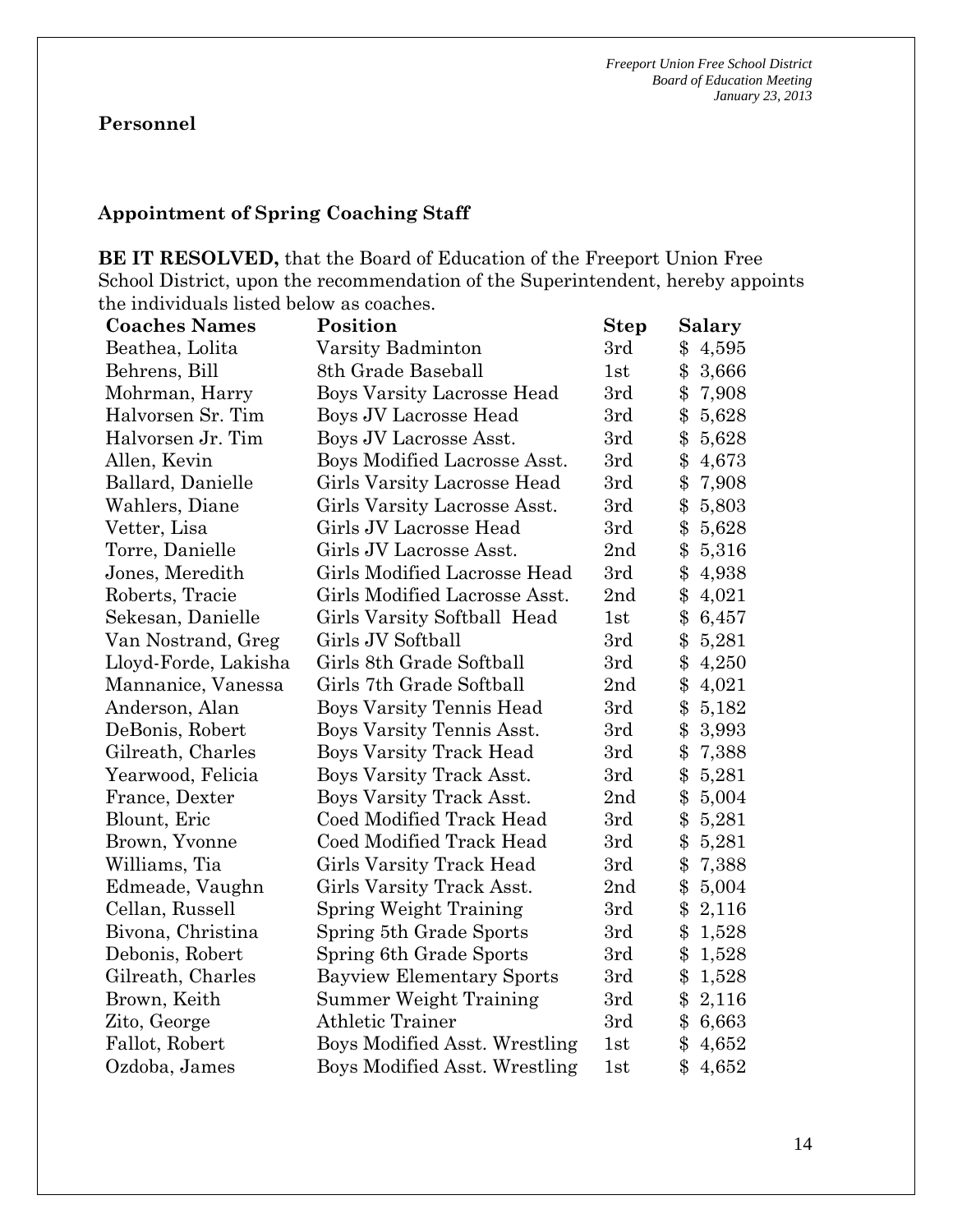**Education**

**CSE/CPSE Minutes**

**BE IT RESOLVED,** that the Board of Education of the Freeport Union Free School District hereby accepts the minutes of the meetings of the Committee on Special Education and the Committee on Preschool Special Education for the following dates:

November 26, 29, 30, 2012

December 3, 10, 18, 19, 2012

January 4, 7, 8, 9, 10, 2013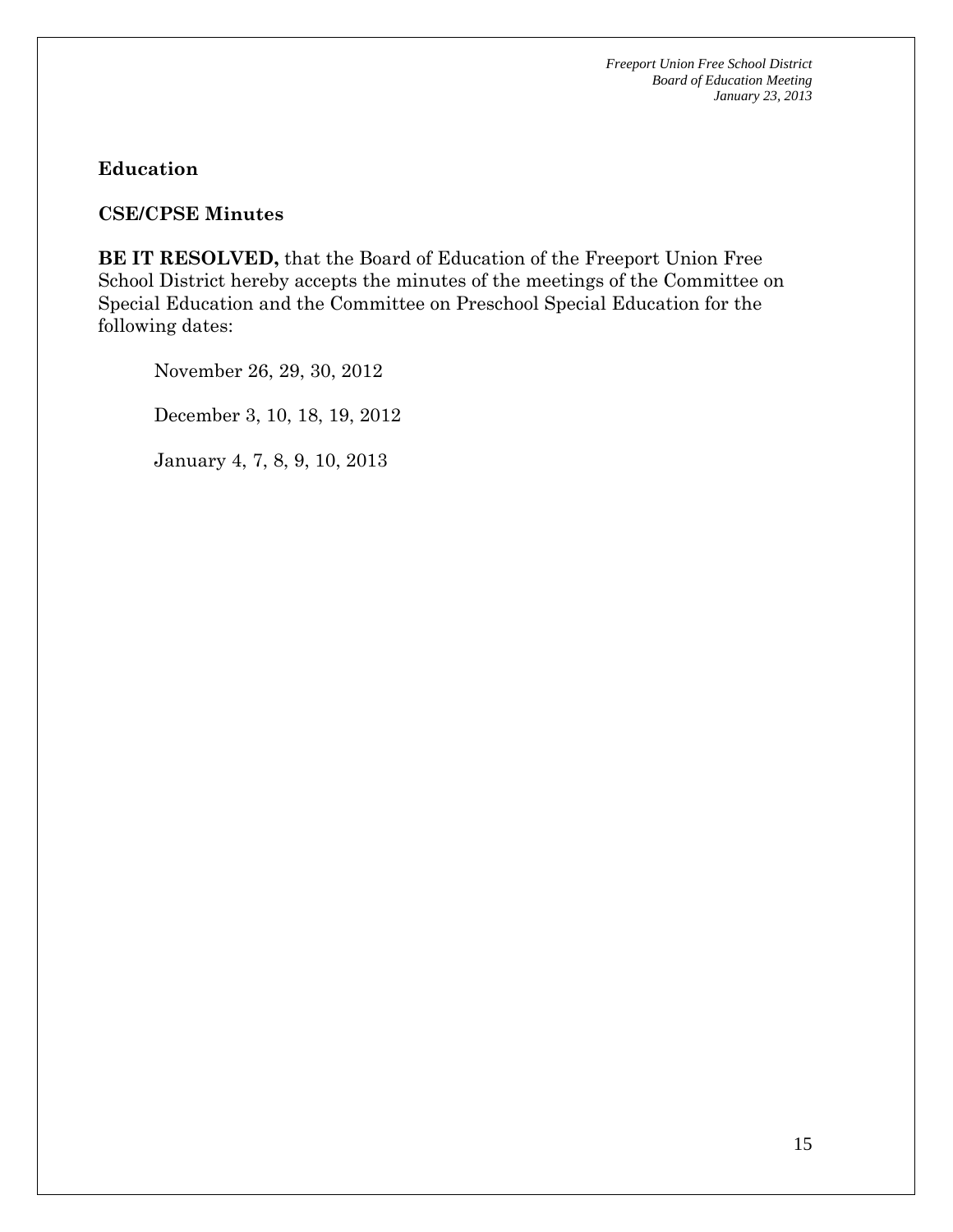**Personnel** 

**Retirement of Staff** 

**BE IT RESOLVED,** that the Board of Education of the Freeport Union Free School District hereby accepts the letter of resignation for the purpose of retirement from the following staff member(s) as listed:

**Francies Feinberg**, Account Clerk, effective January 31, 2013, after serving the children of Freeport Union Free School District for more than 31 years.

**Angel Menendez**, Security Aide, effective December 21, 2012, after serving the children of Freeport Union Free School for 12 years.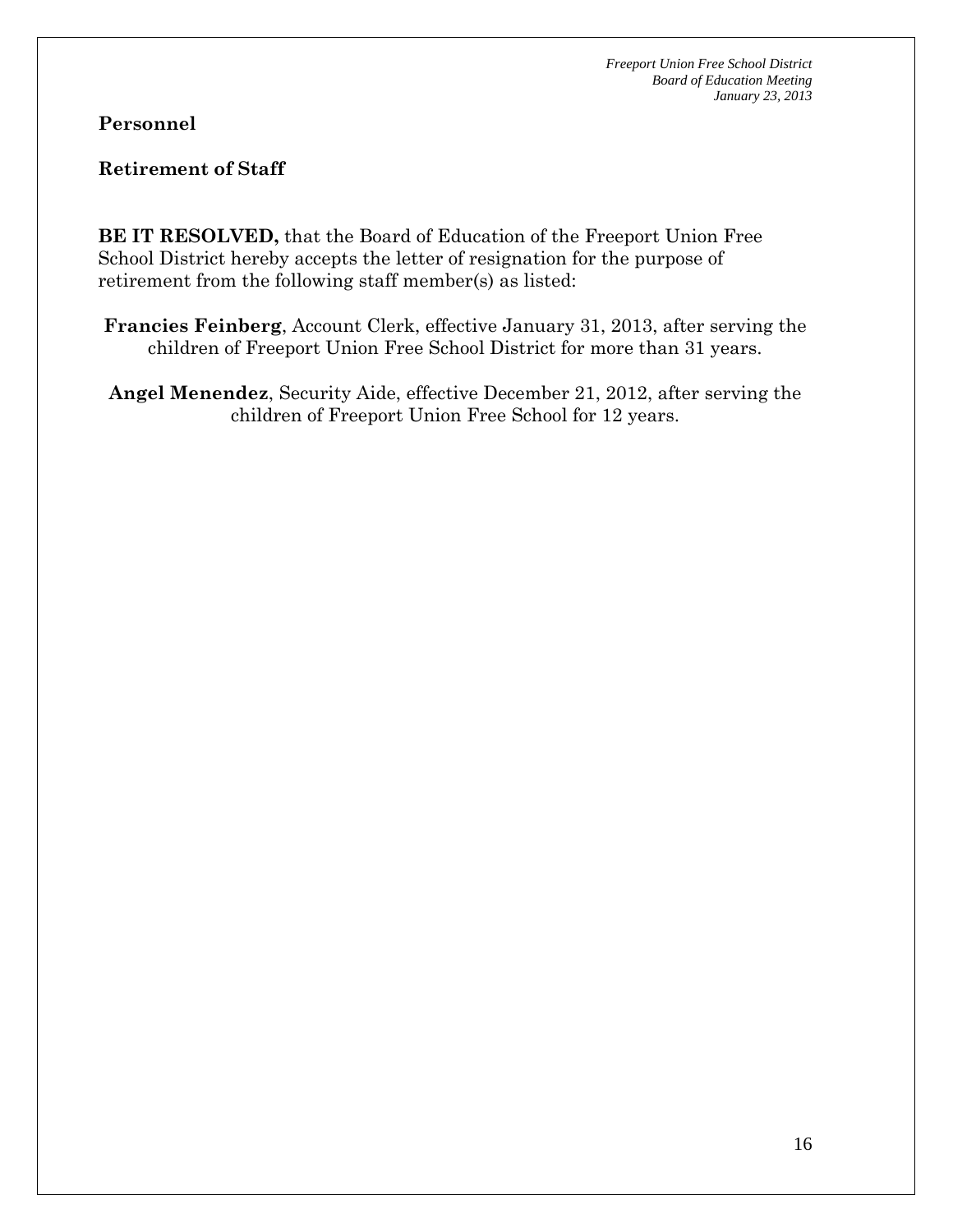#### **Education**

**Establishment of the Annual Meeting, the Budget Hearing and the Annual Budget Vote and Trustee Election** 

#### **RESOLVED THAT THE BOARD OF EDUCATION HEREBY ESTABLISHES THE ANNUAL MEETING, THE BUDGET HEARING AND THE ANNUAL BUDGET VOTE AND TRUSTEE ELECTION AS PRESCRIBED IN THE FOLLOWING RESOLUTION**.

- **WHEREAS** Section, 2022-a, requires that in a union free school district in a county with a population of one million or more, holding the election of board of education or board of trustees members, the vote upon the appropriation of the necessary funds to meet the estimated expenditures, or on propositions involving the expenditure of money, or authorizing the levy of taxes, provides that such election shall be held on the third Tuesday in May, (May 21, 2013).
- **BE IT RESOLVED,** that the Board of Education of the Freeport Union Free School District shall hold a budget hearing on May 8, 2013 at 7:30 PM.
- **AND BE IT FURTHER RESOLVED,** that the Clerk of the Board shall, and is hereby directed to, have notices of the Annual Budget Vote and Election to be held on May 21, 2013, published in the Official Papers of the District. These papers shall be *The Freeport Baldwin Leader* and *The Long Island Graphic*, two newspapers having general circulation within the District. Said publications shall be at least four times and on the dates as listed for each newspaper. *The Freeport Baldwin Leader* shall be April 4, April 11, April 25, and May 2, 2013, or an alternate date within the required notification period. *The Long Island Graphic* shall be April 4, April 11, April 25, and May 2, 2013, or an alternate date within the required notification period, and the Clerk of the Board of Education shall have notices of the May 8, 2013 Budget Hearing published in the Official Papers of the District. Said publications shall be at least four times and on the dates as listed for each newspaper. For the *Freeport Baldwin Leader* it shall be on the dates as listed for the notice of the annual budget vote and election or an alternate date within the required notification period. For the *Long Island Graphic* it shall be on the dates as listed for the notice of the annual budget vote and election or an alternate date within the required notification period.
- **FURTHER RESOLVED,** that the Board of Registration shall be open in accordance with the Laws of the State of New York every school day in the Administration Building, 235 North Ocean Avenue, between the hours of 8:30 o'clock a.m. and 3:30 o'clock p.m. (local time) until May 14, 2013, for the Annual Budget Vote and Election to be held on May 21, 2013. In addition the Board of Registration will be open May 7, 2013 and May 9, 2013 from 6:00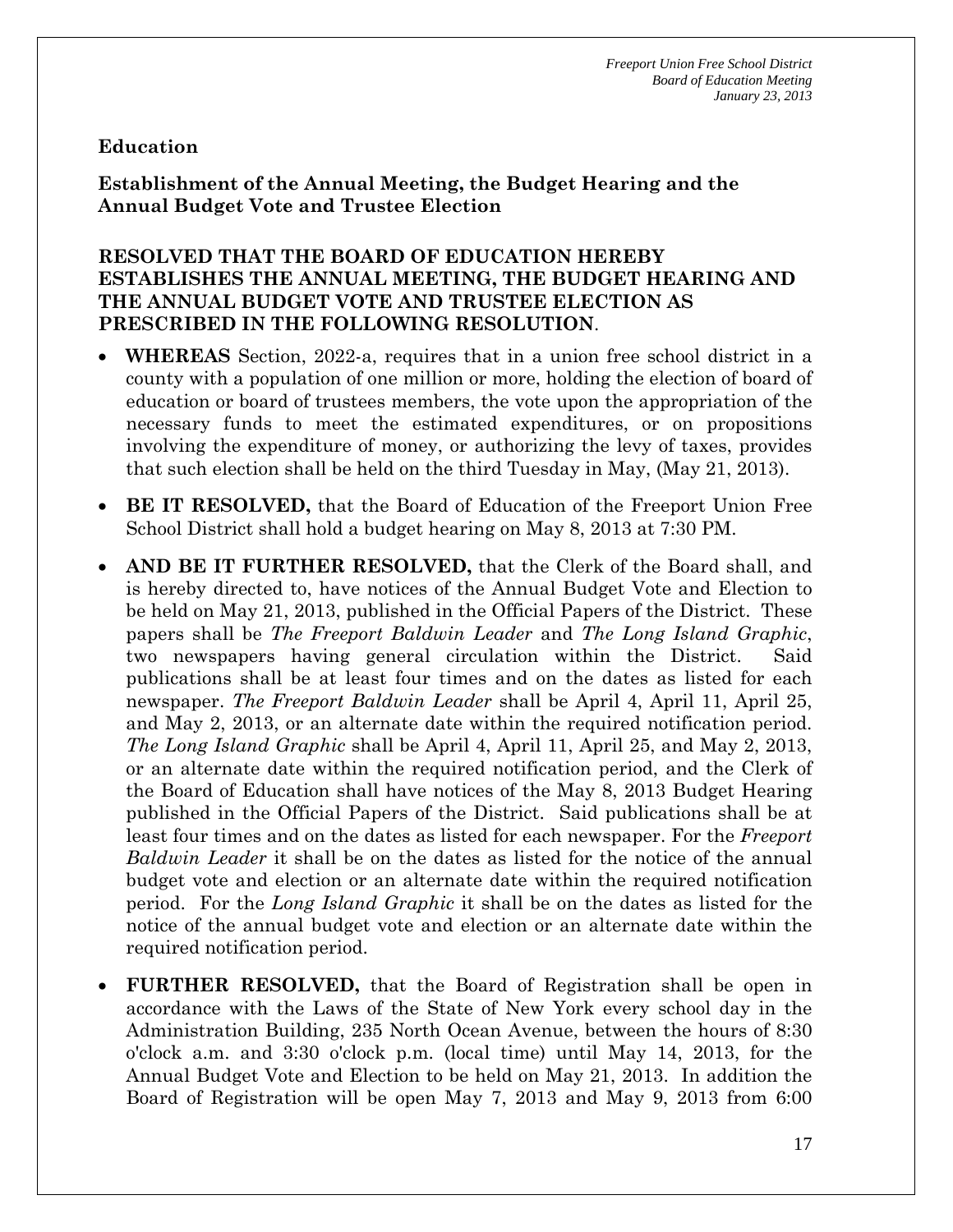o'clock p.m. until 9:00 o'clock p.m. for residents to register to vote for the Annual Budget and Trustee election to be held on May 21, 2013.

- **AND FURTHER RESOLVED,** that the Board of Education determines that voting machines are to be used for the purpose of recording the vote at said meeting of the District to be held on May 21, 2013, between the hours of 6 o'clock a.m. and 9 o'clock p.m. (local time), pursuant to the provisions of the Education Law, and the Clerk of the District is hereby directed to procure such machines as may be necessary for use at said meeting.
- **BE IT RESOLVED,** that nominations for the Office of School Trustee shall be filed with the School District Clerk, Administration Building, on or before 5 o'clock p.m. (local time) April 22, 2013, and shall contain at least forty-five (45) signatures of qualified voters.
- **FURTHER RESOLVED,** that a lottery shall take place on April 22, 2013, at 5 o'clock p.m. for the purpose of determining candidate placement on the ballot.
- **BE IT RESOLVED,** that all questions and propositions for the conduct of the meetings and elections, other than those for the Office of School Trustee, which the qualified voters of the District desire to be placed on the voting machines, shall be filed with the School District Clerk, Administration Building, on or before 5 o'clock p.m. (local time), April 22, 2013 upon the presentation of a petition signed by at least one hundred and thirteen (113) qualified voters of the School District. The Board of Education reserves the right to edit or amend any proposition without changing the intent thereof.
- **BE IT FURTHER RESOLVED,** that petitions for propositions which are required by law to be included in the notice of the annual meeting must be submitted no later than 5:00 p.m. on or before March 22, 2013 upon the presentation of a petition signed by at least one hundred and thirteen (113) qualified voters of the School District. The Board of Education reserves the right to edit or amend any proposition without changing the intent thereof.

**BE IT RESOLVED,** that absentee ballots will be provided for the election of Board members and Budget Vote, in accordance with Education Law of the State of New York, §2018-a.

**BE IT FURTHER RESOLVED,** that a Real Property Tax Exemption Report prepared in accordance with Section 495 of the Real Property Tax Law will be annexed to any tentative/preliminary budget as well as the final adopted budget of which it will form a part; and shall be posted on District bulletin board(s) maintained for public notices, as well as on the District's website.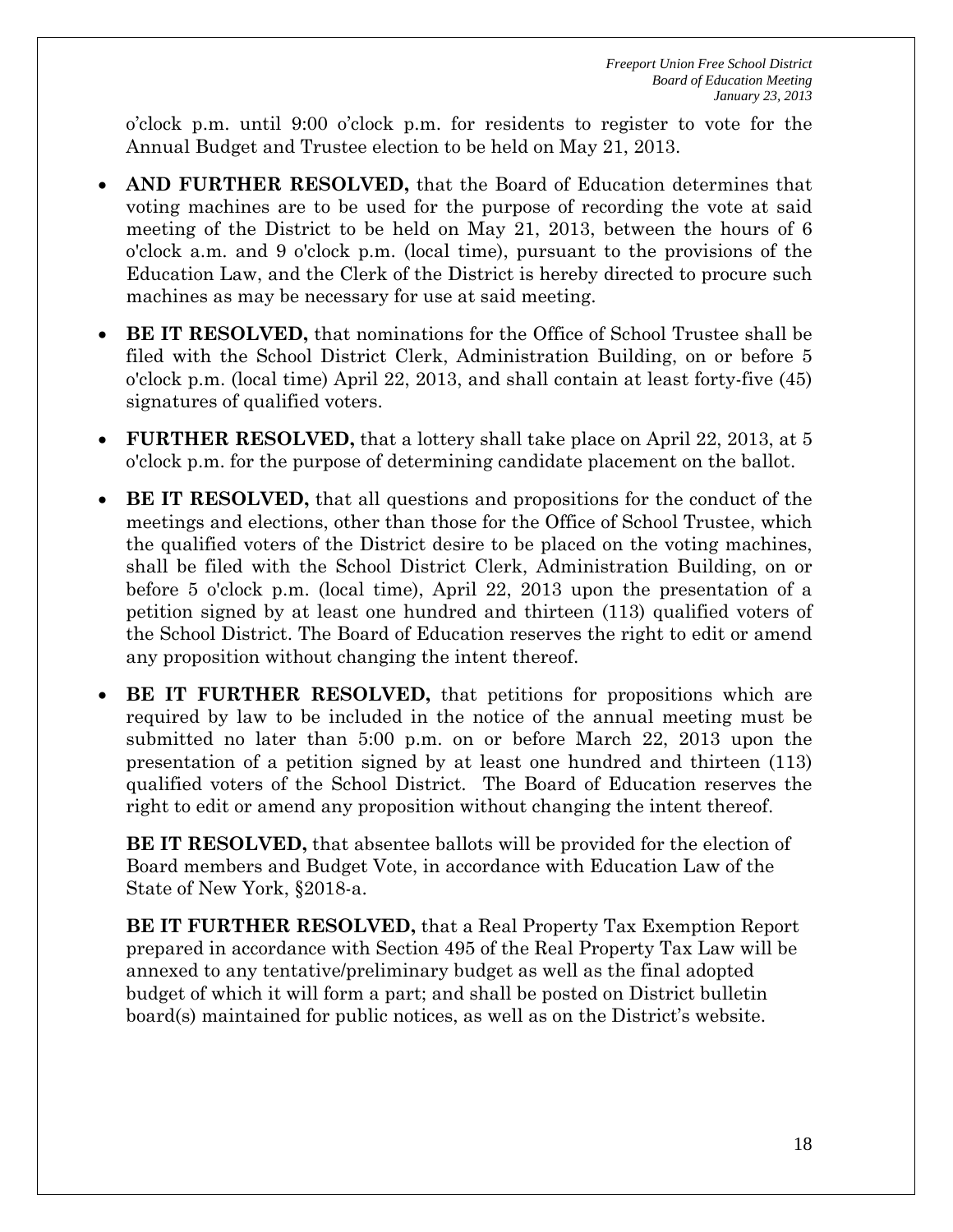### **Education**

### **Approval of Consultants**

**BE IT RESOLVED,** that the Board of Education of the Freeport Union Free School District hereby approves the agreements between the following consultants and the Freeport Union Free School District, as per the attached list; and

**BE IT FURTHER RESOLVED**, that the Board of Education authorizes the Superintendent (or his designee) to execute said agreements on its behalf.

| <b>Consultant</b>                      | <b>Schools</b>                                                                                 | <b>Services Provided</b>                                                                                                        | <b>Total</b> | <b>Funding Source</b>                                                             |
|----------------------------------------|------------------------------------------------------------------------------------------------|---------------------------------------------------------------------------------------------------------------------------------|--------------|-----------------------------------------------------------------------------------|
|                                        |                                                                                                |                                                                                                                                 | Cost         |                                                                                   |
| Urbintel                               | Archer,<br>Bayview,<br>Giblyn, New<br>Visions,                                                 | Part of 21 <sup>st</sup> Century Community<br>Learning Centers Programs.<br>Urbintel provides poetry<br>workshops that are held | \$8,000      | $21st$ Century<br>Community<br><b>Learning Centers</b>                            |
|                                        | Atkinson, &<br>Dodd Middle<br>Schools                                                          | annually at Freeport High<br>School.                                                                                            |              |                                                                                   |
| <b>UNITE</b><br>International,<br>Inc. | Freeport High<br>School                                                                        | Drunken driving and texting<br>while driving prevention<br>programs, including a simulator<br>and Picture Pledge program.       | \$4,200      | $21st$ Century<br>Community<br><b>Learning Centers</b>                            |
| Informed                               |                                                                                                | Program Evaluation of                                                                                                           | Not to       | Strengthening                                                                     |
| Decision                               |                                                                                                | Strengthening Teacher and                                                                                                       | Exceed       | Teacher and Leader                                                                |
| Services, Inc.                         |                                                                                                | <b>Leader Effectiveness Grant</b>                                                                                               | \$5,000      | <b>Effectiveness Grant</b><br>funds                                               |
| <b>BioBus</b>                          | Archer,<br>Bayview,<br>Giblyn, New<br>Visions,<br>Atkinson, &<br>Columbus<br>Avenue<br>Schools | Hands On Science Experiments                                                                                                    | \$25,000     | Strengthening<br><b>Teacher and Leader</b><br><b>Effectiveness Grant</b><br>funds |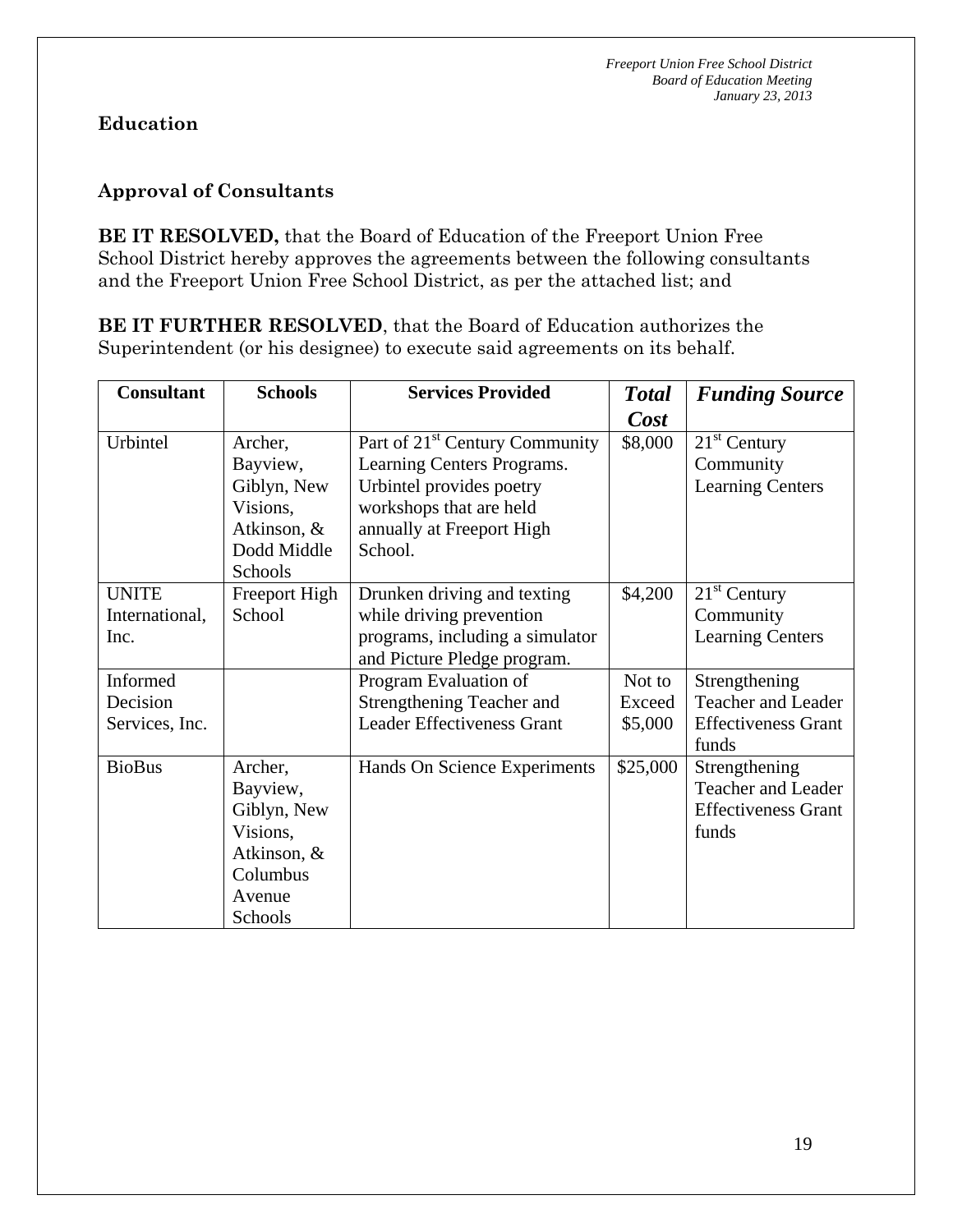**Finance** 

#### **Budget Transfer – General Fund January 2013**

**BE IT RESOLVED**, that the Board of Education of the Freeport Union Free School District hereby approves a Budget Transfer for the General Fund for January, 2013.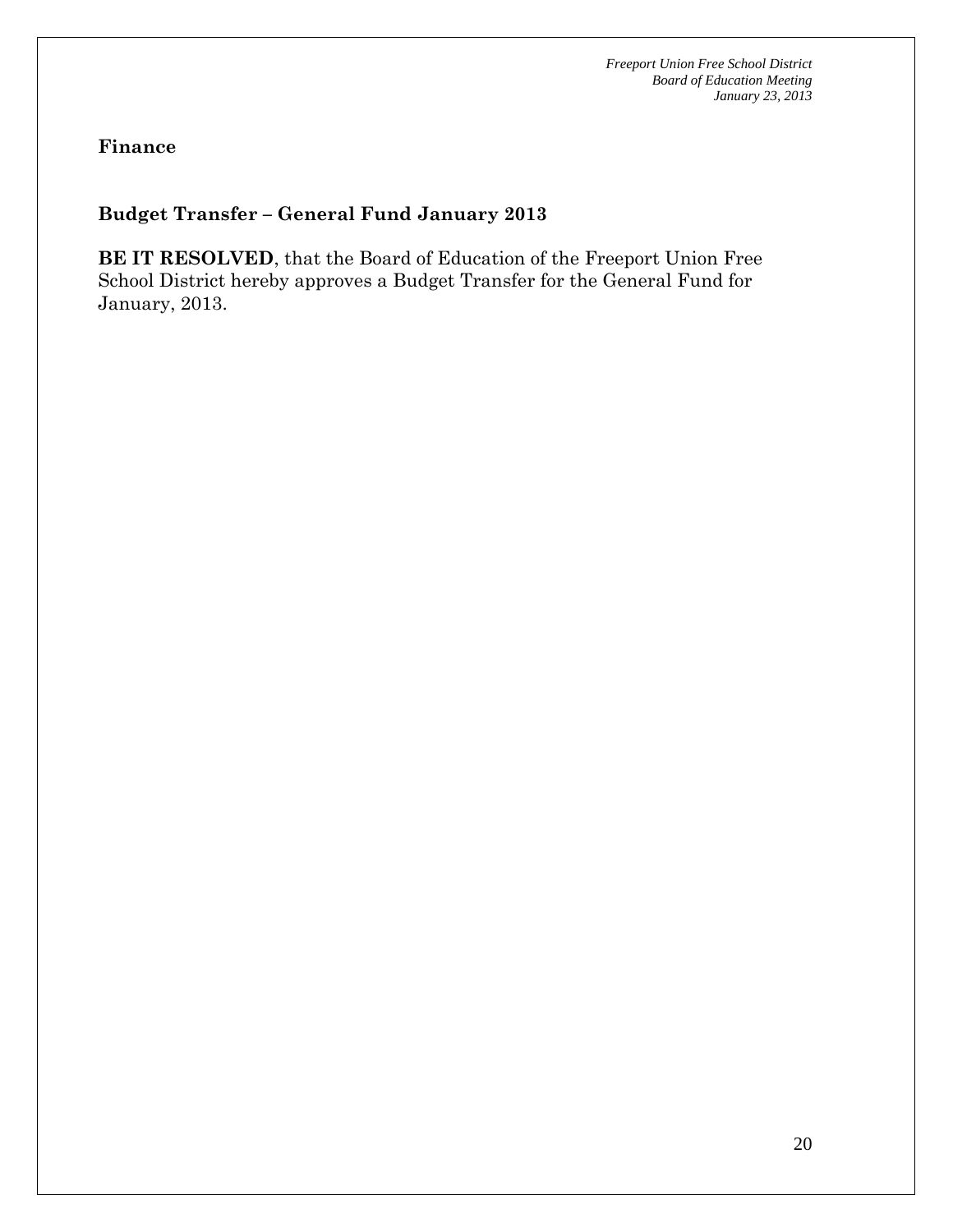**Finance** 

#### **Bid Award for New Playground and Safety Surface at the Leo F. Giblyn School**

**BE IT RESOLVED**, that the Board of Education of the Freeport Union Free School District hereby awards the contract for the New Playground and Safety Surface at the Leo F. Giblyn School, Base Bid and Alternate #1 at a total cost of \$242,335.00 to Professional Grade Construction Group, Inc.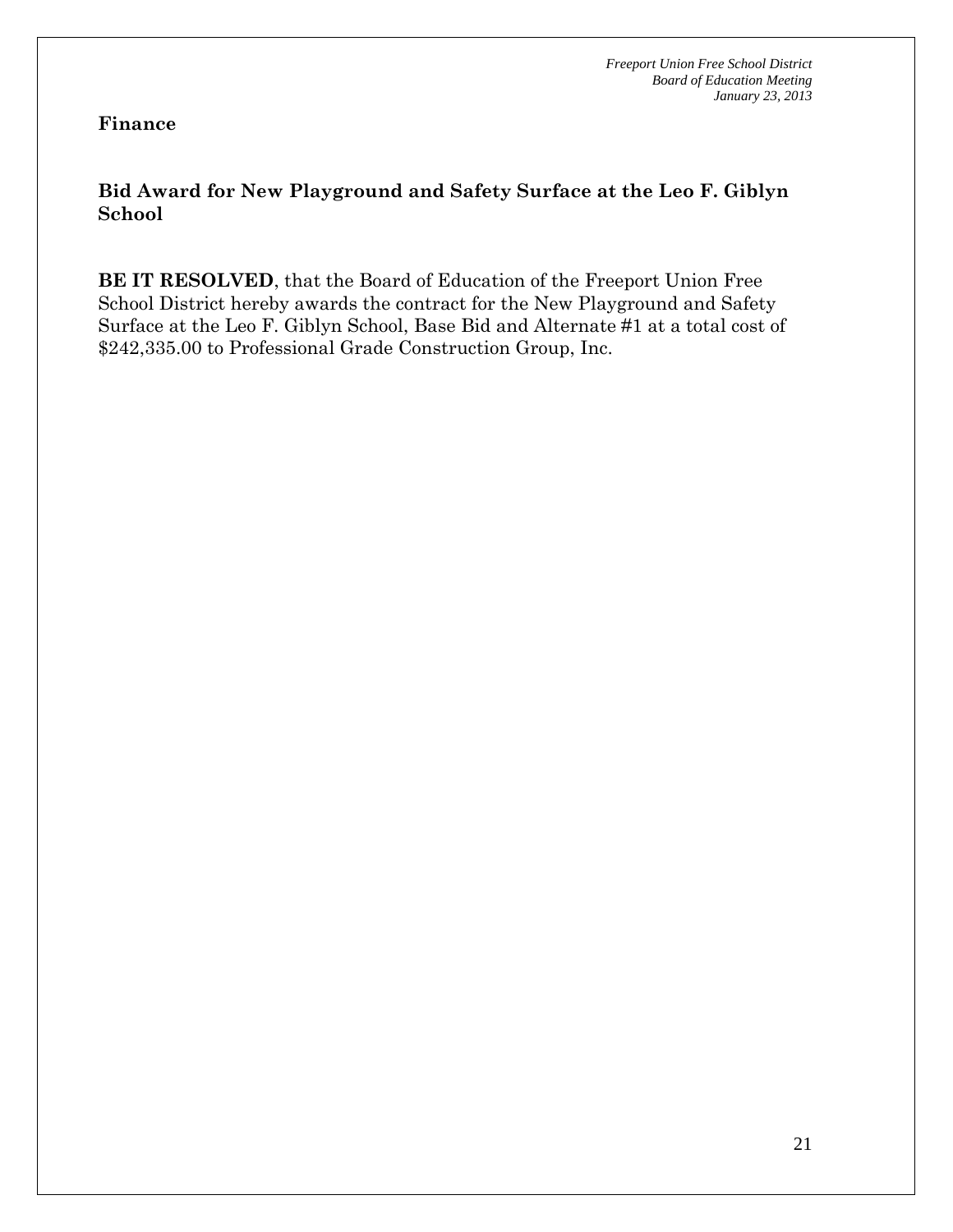#### **Finance**

#### **Acceptance of a Donation**

**BE IT RESOLVED**, that the Board of Education of the Freeport Union Free School District hereby accepts with gratitude, a donation from Follett Corporation to Leo F. Giblyn School, 250 hard cover and paperback books valued at \$1,500. These books are from Follett's "Good Will" division, and facilitated by our Representative Cynthia Marron, and are to assist in the recovery from Hurricane Sandy.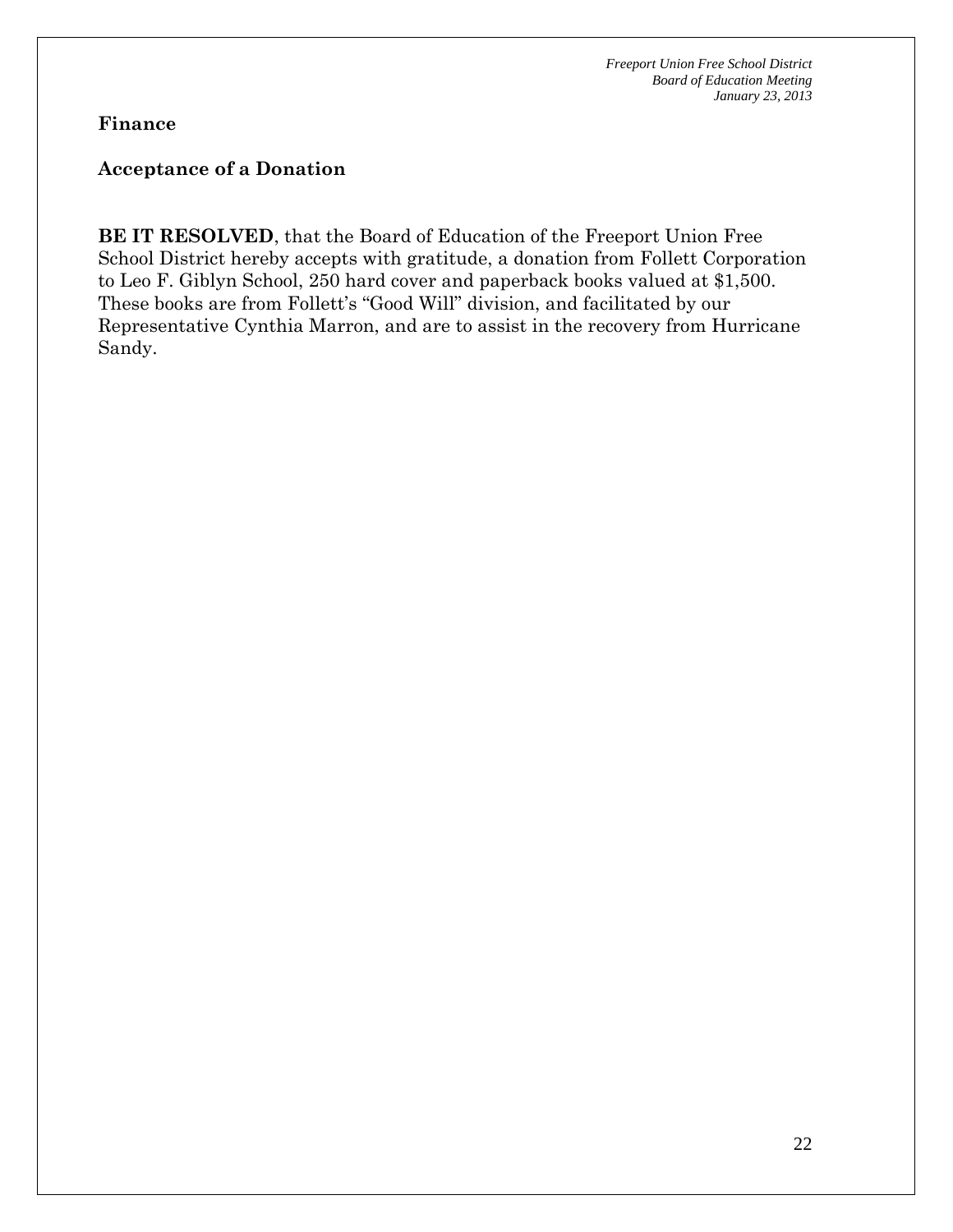#### **Finance**

#### **Acceptance of a Donation – Carle Place High School**

**BE IT RESOLVED,** that the Board of Education of the Freeport Union Free School District hereby accepts a donation of \$1,126 from Carle Place High School to be given to the Leo F. Giblyn School to be used to replenish supplies lost as a result of Super Storm Sandy